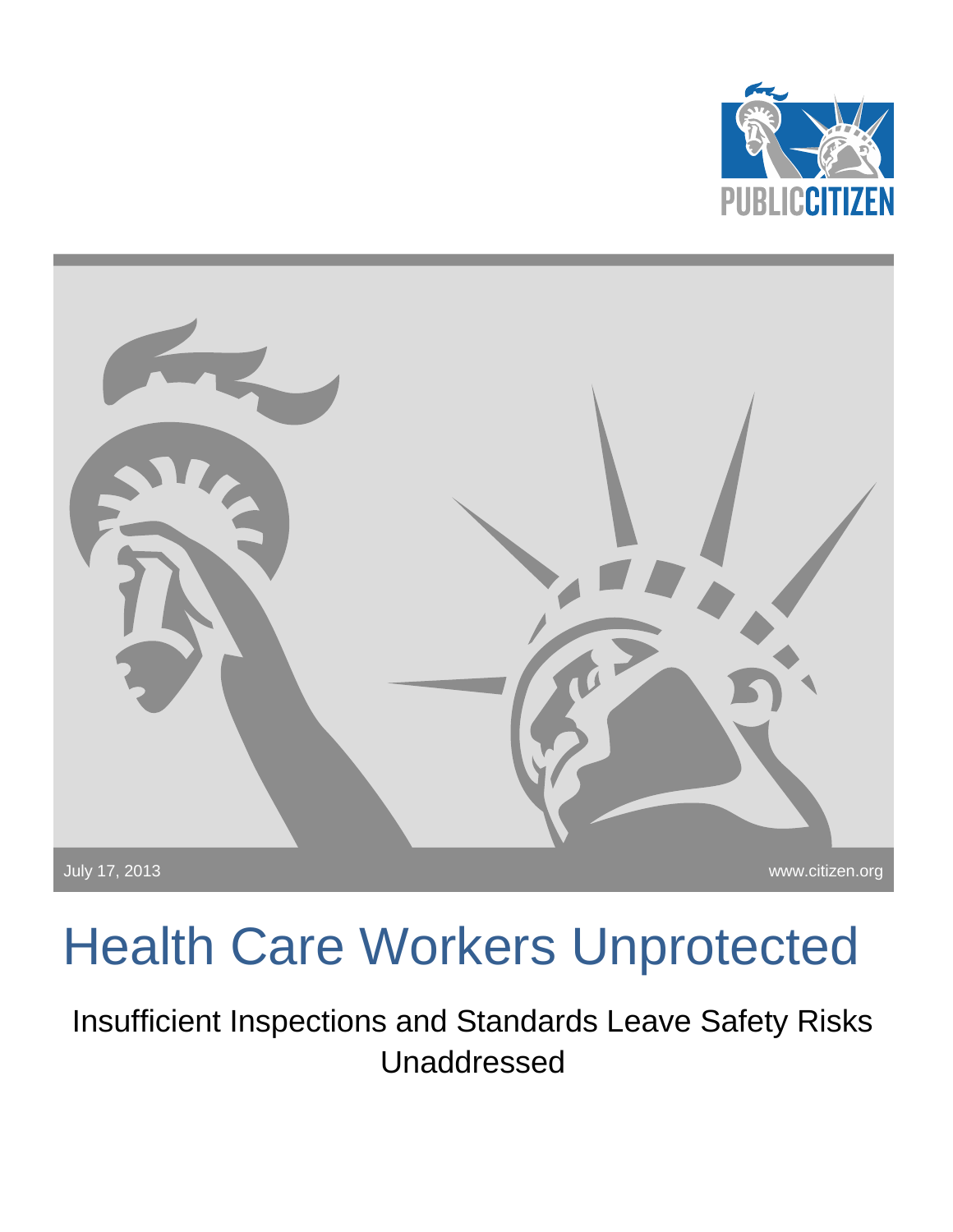#### **Acknowledgments**

This report was written by Keith Wrightson, Worker Safety and Health Advocate for Public Citizen's Congress Watch division, and Taylor Lincoln, Research Director of Congress Watch. It was edited by Congress Watch Director Lisa Gilbert. The Service Employees International Union provided expertise on the landscape of worker safety regulation.

#### **About Public Citizen**

Public Citizen is a national non-profit organization with more than 300,000 members and supporters. We represent consumer interests through lobbying, litigation, administrative advocacy, research, and public education on a broad range of issues including consumer rights in the marketplace, product safety, financial regulation, worker safety, safe and affordable health care, campaign finance reform and government ethics, fair trade, climate change, and corporate and government accountability.



Public Citizen's Congress Watch 215 Pennsylvania Ave. S.E. Washington, D.C. 20003 P: 202-454-5139 F: 202-547-7392 [http://www.citizen.org](http://www.citizen.org/)

© 2013 Public Citizen. All rights reserved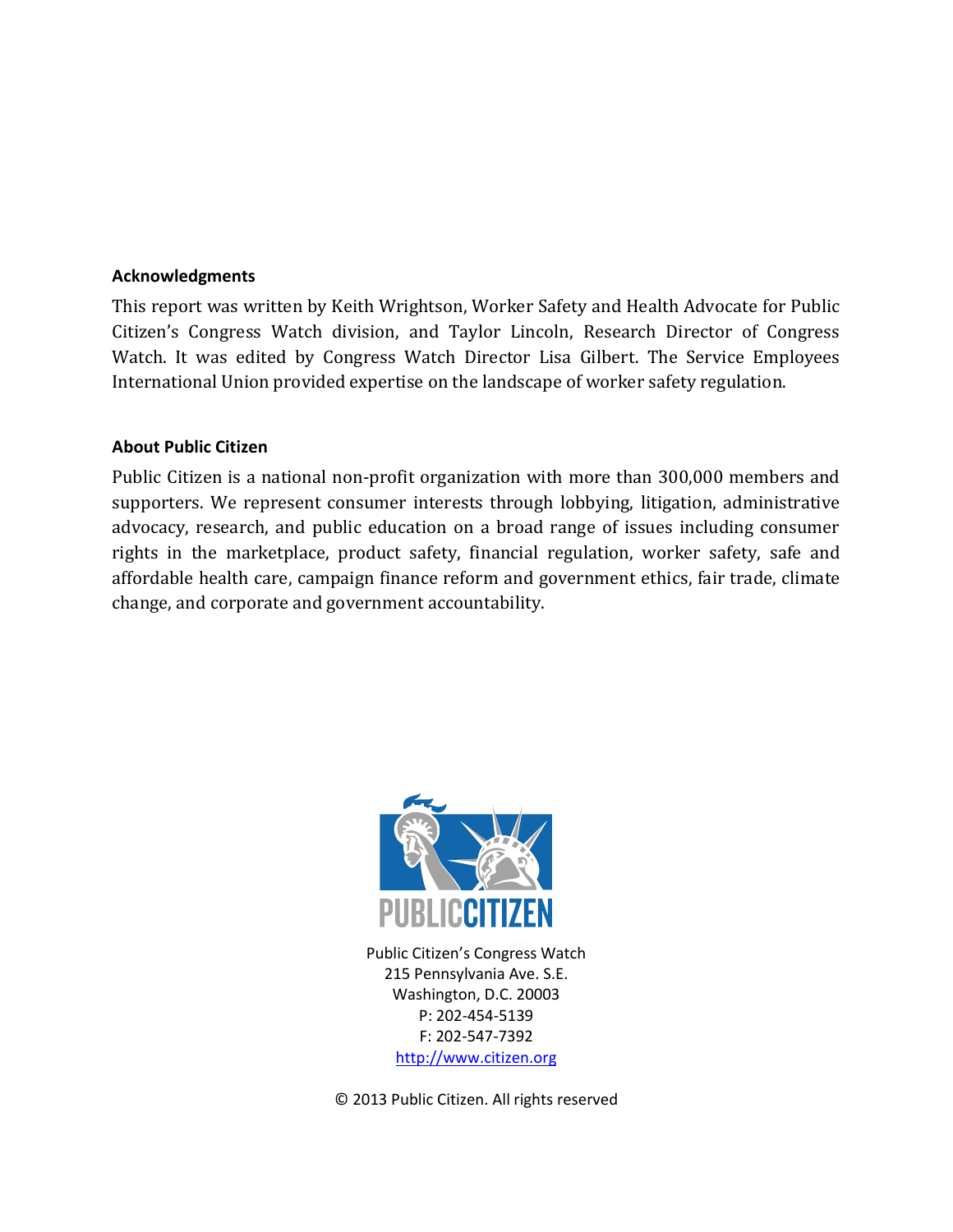# **Contents**

| III. STATISTICS SHOW THAT MORE INJURIES OCCUR TO HEALTH CARE WORKERS THAN THOSE IN ANY OTHER   |
|------------------------------------------------------------------------------------------------|
| IV. OSHA FAILS TO CONDUCT ENOUGH INSPECTIONS TO PROTECT HEALTH CARE WORKERS  12                |
| V. OSHA SUFFERS FROM A SHORTAGE OF STANDARDS TO ENFORCE UNSAFE CONDITIONS IN HEALTH CARE       |
|                                                                                                |
|                                                                                                |
| VII. ISOLATED SAFE PATIENT HANDLING LAWS IN STATES AND USE OF SAFE PRACTICES BY SOME EMPLOYERS |
|                                                                                                |
|                                                                                                |
|                                                                                                |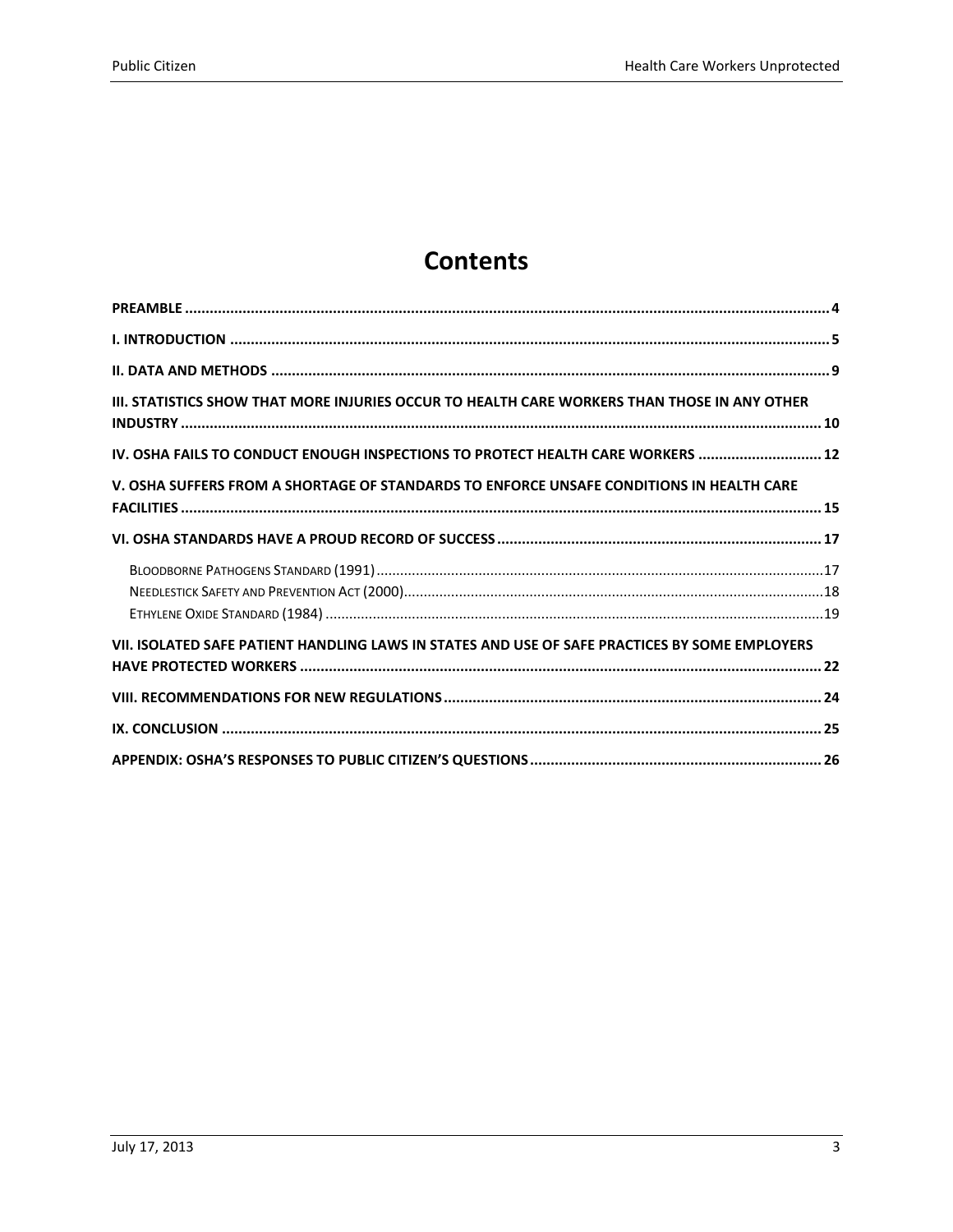### **Preamble**

<span id="page-3-0"></span>The Occupational Safety and Health Act (Public Law 91-596) declared it a national policy "to assure so far as possible every working man and woman in the Nation safe and healthful working conditions."<sup>1</sup>

The Act mandates that each employer in the United States "shall furnish to each of his employees employment and a place of employment which are free from recognized hazards that are causing or are likely to cause death or serious physical harm to his employees" and "shall comply with occupational safety and health standards promulgated under this Act."<sup>2</sup>

<sup>1</sup> The Occupational Safety and Health Act, 29 U.S.C. § 651(2)(b) (1970).

<sup>2</sup> *Id.*, § 651(5)(a) (1970).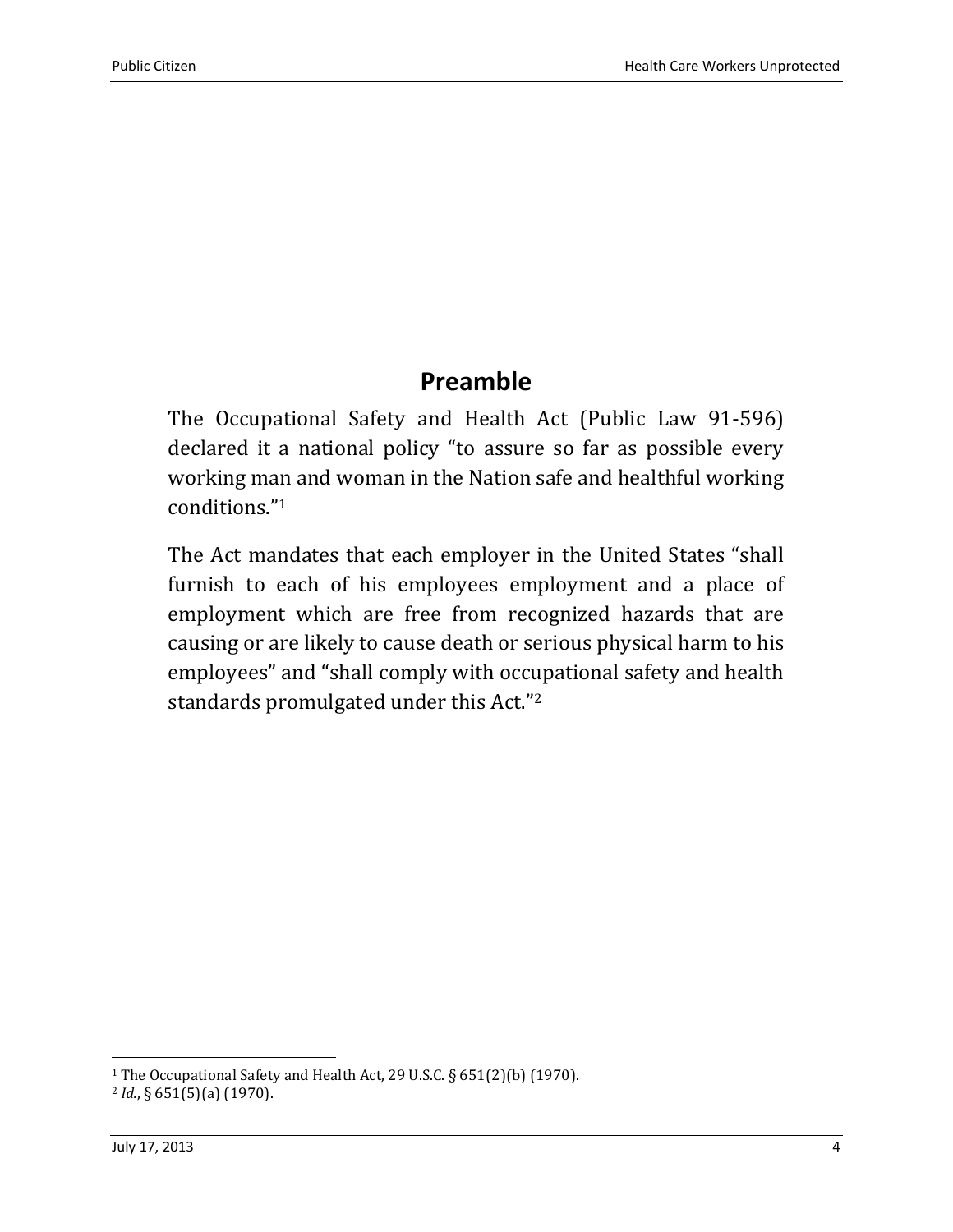"It is unacceptable that the workers who have dedicated their lives to caring for our loved ones when they are sick are the very same workers who face the highest risk of work-related injury and illness." *—Assistant Secretary of Labor David Michaels* 

### **I. Introduction**

<span id="page-4-0"></span>**O**n March 8, 2012, John Shick walked into Western Psychiatric Institute and Clinic at the University of Pittsburgh with one motive on his mind, to cause harm to others. Upon University of Pittsburgh with one motive on his mind, to cause harm to others. Upon his arrival, Shick opened fire in the lobby. His shooting rampage left one person dead and six others wounded.<sup>3</sup>

Although we cannot know for certain, the incident might have been prevented if the Western Psychiatric Institute were required to have a plan to prevent violence, as recommended nearly two decades ago by the Occupational Safety and Health Administration (OSHA). 4

But OSHA never issued a rule to require employers to create such a plan. The Western Psychiatric Institute, in turn, had no "policy or procedure that specifically addresses the risk of patient on staff violence," according to a draft report on the shooting.<sup>5</sup>

The insufficiency of OSHA's actions to prevent workplace violence is emblematic of overall shortcomings in the agency's efforts to protect health care workers. The government's responsibility, as written in law, is "to assure so far as possible every working man and woman in the Nation safe and healthful working conditions." <sup>6</sup> But OSHA is not fulfilling that obligation for health care workers, who suffer more injuries than workers in any other sector in the United States.<sup>7</sup> In 2010, for instance, health care employers reported 653,900 workplace injuries and illnesses, $8$  more than 152,000 more than the next most afflicted industry sector, manufacturing.<sup>9</sup>

<sup>7</sup> *Health Care*, U.S. DEPARTMENT OF LABOR, OCCUPATIONAL SAFETY AND HEALTH ADMINISTRATION,

*<sup>3</sup> The Western Psych Shooting*, *One Year Later*, PITTSBURGH POST-GAZETTE (March 8, 2013), [http://bit.ly/WbdrvY.](http://bit.ly/WbdrvY)

<sup>4</sup> *Workplace Violence Prevention-Health Care and Social Service Workers*, U.S. DEPARTMENT OF LABOR, OCCUPATIONAL SAFETY AND HEALTH ADMINISTRATION[, http://1.usa.gov/12rwWAN](http://1.usa.gov/12rwWAN) (viewed on May 20, 2013). <sup>5</sup> Draft UPMC/WPIC Report to Occupational Safety and Health Administration, obtained through Freedom of Information Act request by the *Pittsburgh Post-Gazette*) (Aug. 31, 2012), at 4.

<sup>6</sup> The Occupational Safety and Health Act, 29 U.S.C. § 651(b) (1970).

<http://1.usa.gov/9i0XAH> (viewed on June 3, 2012).

<sup>8</sup> *Id.*

<sup>9</sup> *Id.*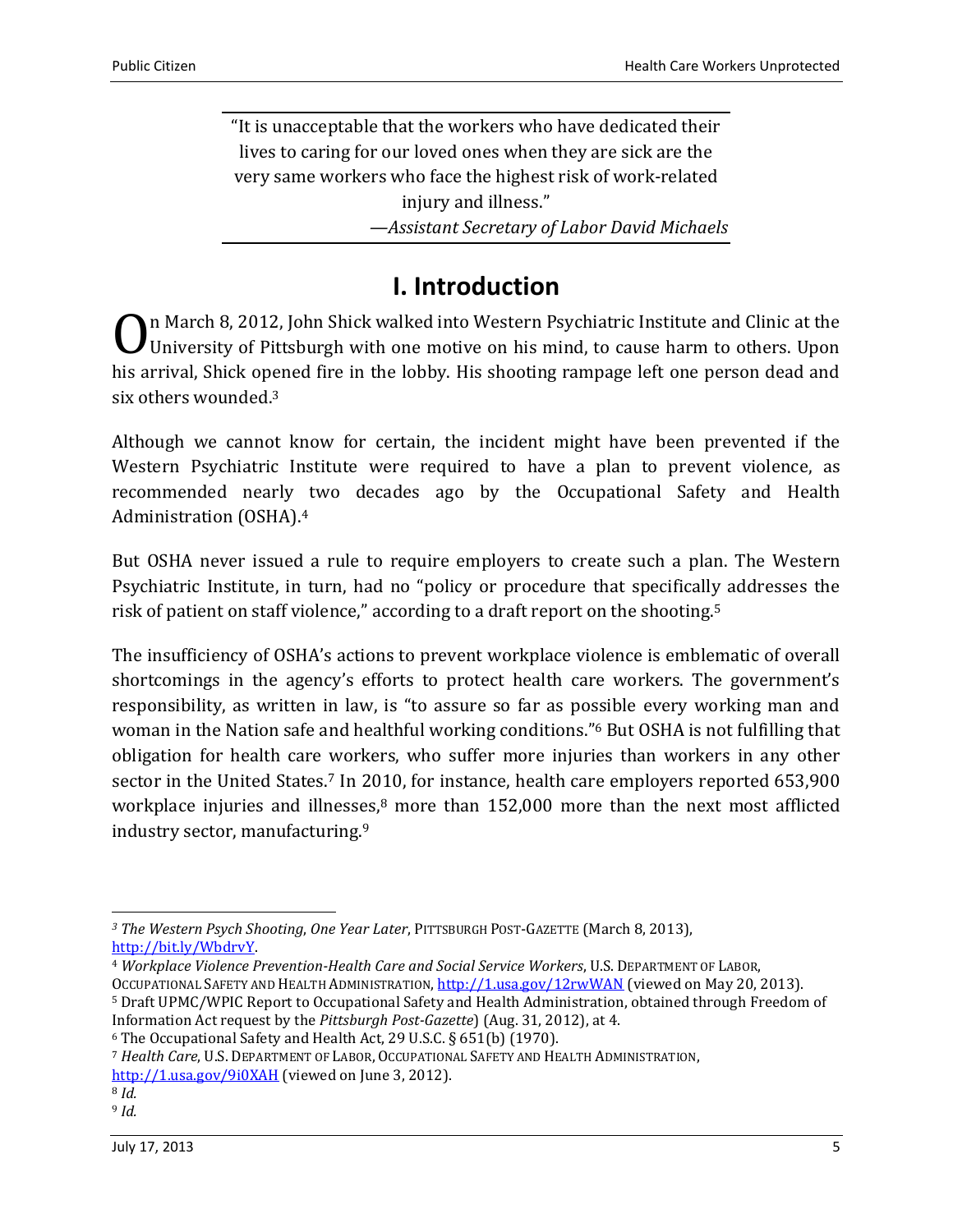The *rate* of injuries and illnesses per worker, as opposed to absolute totals, is slightly less in the health care sector than in some others. But for certain types of injuries, the rates of affliction of health care workers (as well as the absolute totals) are by far the highest among all industries. 10

Of all workplace violence incidents in the United States that result in lost workdays, 45 percent are in the health care sector.<sup>11</sup> Meanwhile, the rate of work-related musculoskeletal disorders for nursing aides, orderlies and attendants was the highest in the nation in 2011, and more than seven times the national rate for all employees.<sup>12</sup> As in the case of workplace violence, no specific rules are on the books to protect health care employees from hazards that cause musculoskeletal disorders.

Health care is one of the largest industries in the United States, and is growing rapidly. In 1997, the health care and social assistance sector (the category used by the government that encompasses medical care and other forms of social assistance) employed 13.6 million people. <sup>13</sup> By 2010, the sector employed 18.1 million people. <sup>14</sup> By 2020, it is expected to add another 5.6 million jobs. 15

Officials at OSHA are well aware of the risks facing health care workers. The agency has documented problems in advisory publications and has taken some actions, such as establishing a program focusing on risks in nursing homes.

But OSHA has devoted relatively little effort to addressing the safety risks at health care facilities compared to its work in other highly afflicted industries. For example, health care workers outnumber construction workers more than two-to-one, but OSHA conducts only about one-twentieth as many inspections of health care facilities as construction sites. 16

The paucity of inspections is only part of the problem. Enforcement efforts also are frustrated by a dearth of safety rules relating to the types of risks facing health care

 $\overline{\phantom{0}}$ 

<sup>10</sup> *Id.*

<sup>11</sup> DRAFT UPMC/WPIC REPORT TO OCCUPATIONAL SAFETY AND HEALTH ADMINISTRATION (Aug. 31, 2012), at 1-2 (obtained through Freedom of Information Act request by the Pittsburgh Post-Gazette).

<sup>12</sup> Press Release, U.S. Department of Labor, Occupational Safety and Health Administration, *Statement from Assistant Secretary of Labor for OSHA on Increase of Nonfatal Occupational Injuries Among Health Care Workers: OSHA to Focus on Improving Safety and Health at Nursing Home Facilities* (Nov. 9, 2011), <http://1.usa.gov/sNKSSV> and *Health Care*, U.S. DEPARTMENT OF LABOR, OCCUPATIONAL SAFETY AND HEALTH ADMINISTRATION, <http://1.usa.gov/9i0XAH> (viewed on June 3, 2012).

<sup>13</sup> *Industry Statistics Sampler-NAICS 62 Health Care and Social Assistance*, U.S. DEPARTMENT OF COMMERCE, U.S. CENSUS BUREAU <http://1.usa.gov/177Z2qY> (viewed on May 19, 2013).

<sup>14</sup> *Statistical Abstract of the United States: 2012*, U.S. DEPARTMENT OF COMMERCE, U.S. CENSUS BUREAU (2012), [http://1.usa.gov/UEy4gy.](http://1.usa.gov/UEy4gy) 

<sup>15</sup> *Economic News Release Table 2. Employment by Major Industry Sector*, *2000*, *2010*, *and Projected 2020*, U.S. DEPARTMENT OF LABOR, BUREAU OF LABOR STATISTICS (Feb. 21, 2012)[, http://1.usa.gov/15jhxES.](http://1.usa.gov/15jhxES) 

<sup>16</sup> *Id.* and OSHA Enforcement Inspections Search Results: (2010). Search function available at [http://www.osha.gov/pls/imis/industry.html.](http://www.osha.gov/pls/imis/industry.html)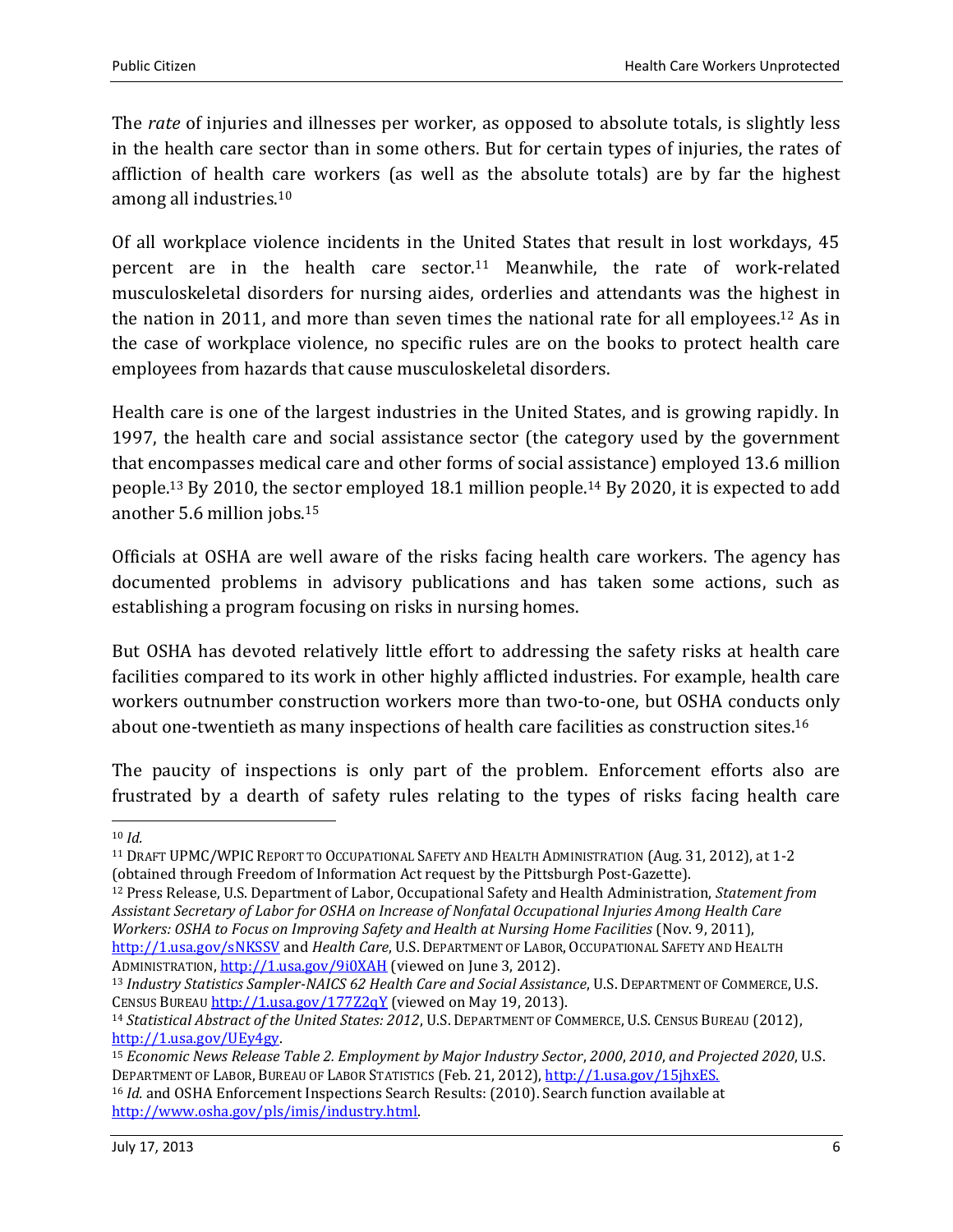workers. This gives inspectors a limited menu of choices to cite facilities for safety violations. A last resort for the agency is to rely on its catch-all "general duty" clause, which requires employers to provide conditions that are "free from recognized hazards that are causing or are likely to cause death or serious physical harm to his employee."<sup>17</sup> But the evidentiary standard for the general duty clause is so high that few cases are brought pursuant to it.

For instance, in 2012, OSHA initiated a "national emphasis program" to focus on risks faced by employees of nursing homes and residential care facilities. "Ergonomic stressors" was the first hazard listed in the announcement of the program. <sup>18</sup> But OSHA has issued nursing homes and residential facilities just seven citations for unsafe ergonomic conditions in the past two fiscal years.<sup>19</sup> (The agency reports that it also has issued at least 56 Hazard Alert Letters "outlining ergonomic hazards and providing employers examples of feasible abatement methods they can implement to help prevent ergonomic related injuries to workers."20)

OSHA's leader, Assistant Secretary of Labor David Michaels, acknowledges that health care safety problems need to be addressed. "It is unacceptable that the workers who have dedicated their lives to caring for our loved ones when they are sick are the very same workers who face the highest risk of work-related injury and illness," Michaels said in a 2011 statement accompanying the release of data showing rapidly increasing injury rates among health care workers.<sup>21</sup>

When OSHA has created standards to protect health care workers, as it did in recent decades to address hazards posed by bloodborne pathogens and ethylene oxide, its actions have generated laudable results. Its rules have greatly reduced the threat of cancer to health care workers, reduced the incidence of hepatitis B by 95 percent and virtually eliminated workers' risk of contracting HIV/AIDs.

But OSHA has not begun to create standards to address health care workers' susceptibility to ergonomic hazards or workplace violence. For its part, OSHA said in response to questions posed by Public Citizen to Michaels' office that it "does not have resources to

<sup>&</sup>lt;sup>17</sup> The Occupational Safety and Health Act, 29 U.S.C. § 654, 5(a)1 (1970).

<sup>18</sup> *OSHA Instruction-National Emphasis Program-Nursing and Residential Care Facilities (NAICS 623110*, *623210 and 623311)*, *Directive Number*, *CPL 03-00-016*, U.S. DEPARTMENT OF LABOR, OCCUPATIONAL SAFETY AND HEALTH ADMINISTRATION (April 5, 2012), [http://1.usa.gov/IaZMjA.](http://1.usa.gov/IaZMjA)

<sup>19</sup> E-mail from Occupational Safety and Health Administrator staff to Taylor Lincoln, Research Director of Public Citizen's Congress Watch division (June 4, 2013). On file with author.

<sup>20</sup> OSHA response to questions from Public Citizen relating to this report (June 10, 2013). (The full response is printed in the Appendix.)

<sup>21</sup> *Statement From Assistant Secretary Of Labor for OSHA on Increase of Nonfatal Occupational Injuries Among Health Care Workers*, *OSHA to Focus On Improving Safety and Health at Nursing Home Facilities*, OCCUPATIONAL SAFETY AND HEALTH ADMINISTRATION (Nov. 9, 2011), [http://1.usa.gov/1bIUtnb.](http://1.usa.gov/1bIUtnb)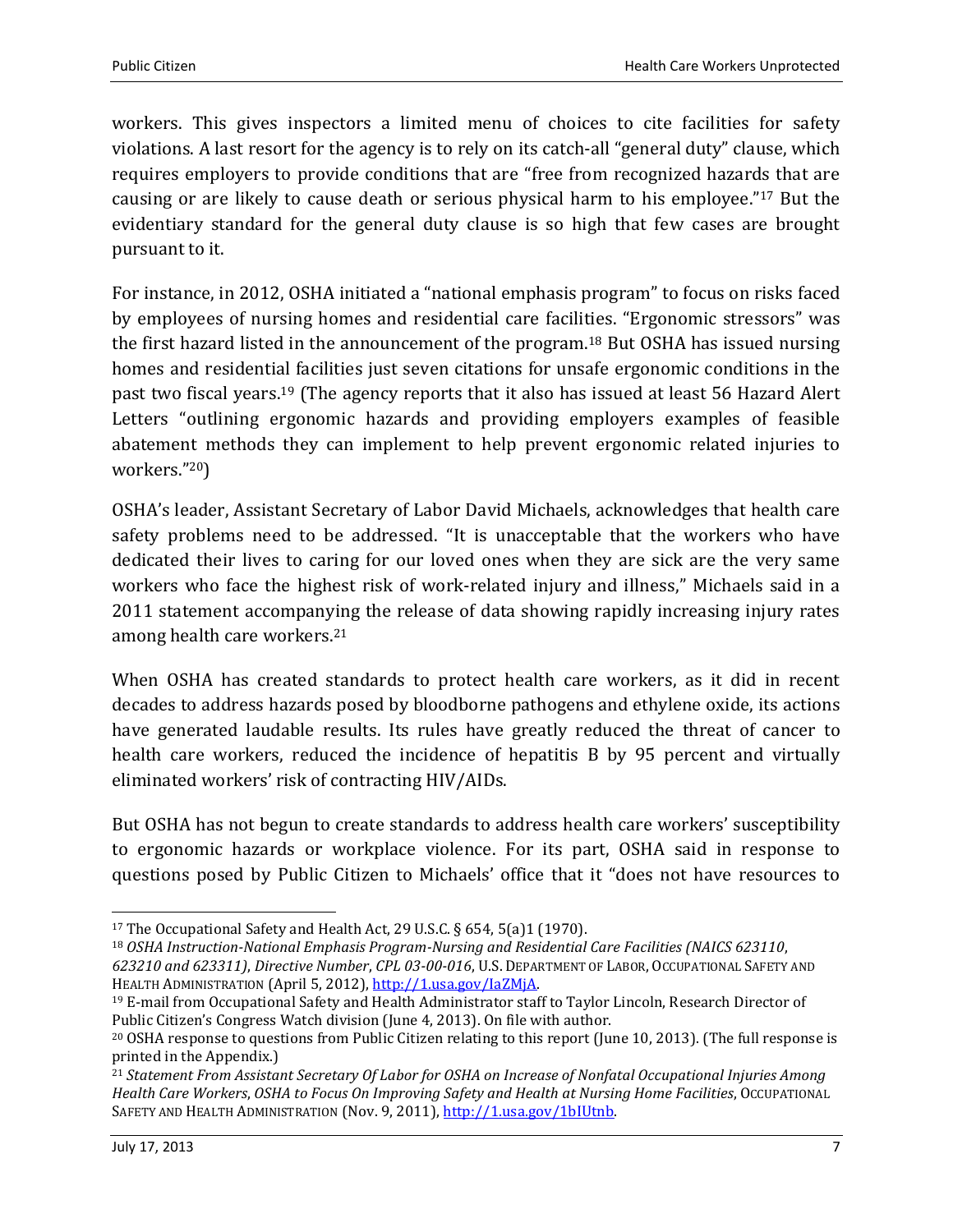move forward on all rulemaking necessary to address all the pressing workplace health and safety hazards."<sup>22</sup> [OSHA's complete response to the questions is published in the Appendix of this report.]

In fairness to OSHA, the adversity it faces goes well beyond a shortage of resources. The process for creating standards has become so cumbersome and subject to interference that the agency could not possibly fulfill its mandate. For instance, the agency published a rule in 2000 to protect workers in all industries from ergonomic hazards, but Congress repealed the rule before it took effect. <sup>23</sup> During the first term of the Obama administration, OSHA proposed a rule that merely would have added a column to reporting logs for employers to indicate whether an injury was a musculoskeletal disorder. Even that modest step was first delayed by the administration, then blocked by Congress. 24

But, regardless of where one places the blame, the record in the health care arena plainly indicates that the government is failing to fulfill its obligation to provide adequate protection to workers. To comply with the law that authorizes its existence, OSHA needs to dramatically increase the number of inspections of health care facilities and issue binding standards to ensure that workers are protected from widely acknowledged hazards.

Doing so will require significantly more funding, as well as more cooperation from both Congress and the executive branch in developing needed safety rules. A failure to do so would amount to an acknowledgement that the nation's promise to protect workers from serious hazards is an empty one.

 $\overline{a}$ 

<sup>&</sup>lt;sup>22</sup> OSHA response to questions from Public Citizen relating to this report (June 10, 2013). (The full response is printed in the Appendix.)

<sup>23</sup> *Bush Signs Repeal of Ergonomic Rules into Law*, CNN (March 20, 2001), [http://bit.ly/IZzzOB.](http://bit.ly/IZzzOB)

<sup>24</sup> Don MacIntosh, *OSHA Pulls Rule on Reporting Ergonomics Injuries*, NWLABORPRESS.ORG (Feb. 8, 2011), <http://bit.ly/10Lb5X7> and *Congress Blocks OSHA Plan to Gather Data on Worker Musculoskeletal Disorders*, INSIDE HEALTH REFORM (Jan. 4, 2012).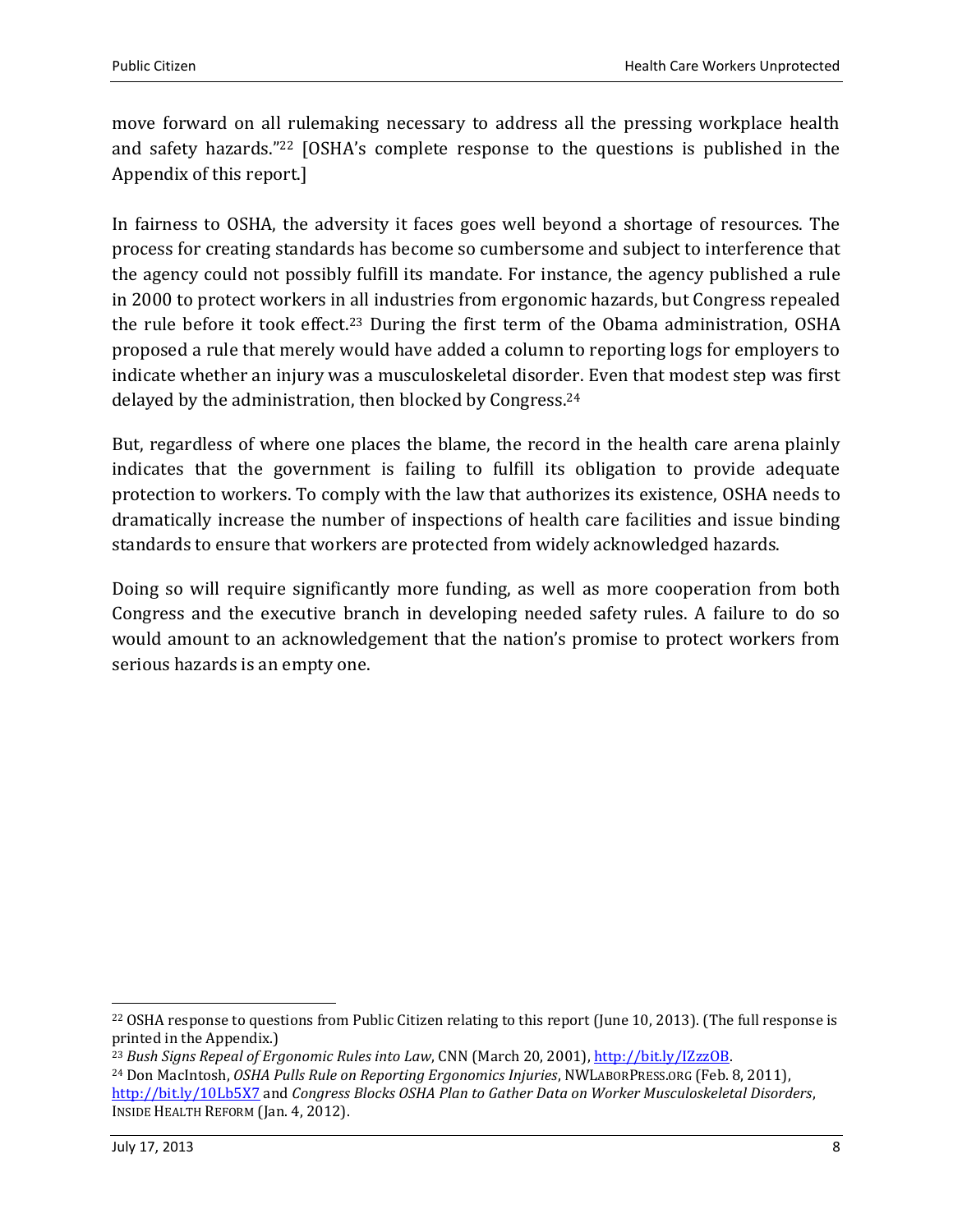### **II. Data and Methods**

<span id="page-8-0"></span>Much of the data in this report is from the Bureau of Labor Statistics (BLS); the 2013 edition of the AFL-CIO's annual report *Death on the Job: The Toll of Neglect*; and U.S. Census Bureau, *Statistical Abstract of the United States: 2012*.

Additional source information used for this discussion comes from the U.S Occupational Safety and Health Administration and the Kaiser Family Foundation.

This report relies on the Standard Industrial Classification (SIC) system to report data as it pertains to industry workers found in the BLS data systems. For health care workers, we have used SIC code 80 to search for our results. For construction workers, we have used SIC codes 15-17. For manufacturing workers, we used SIC codes 20-26 and 28-39.

The majority of the BLS data used in this paper considers a five-year period from Jan. 1, 2007, to Dec. 31, 2011.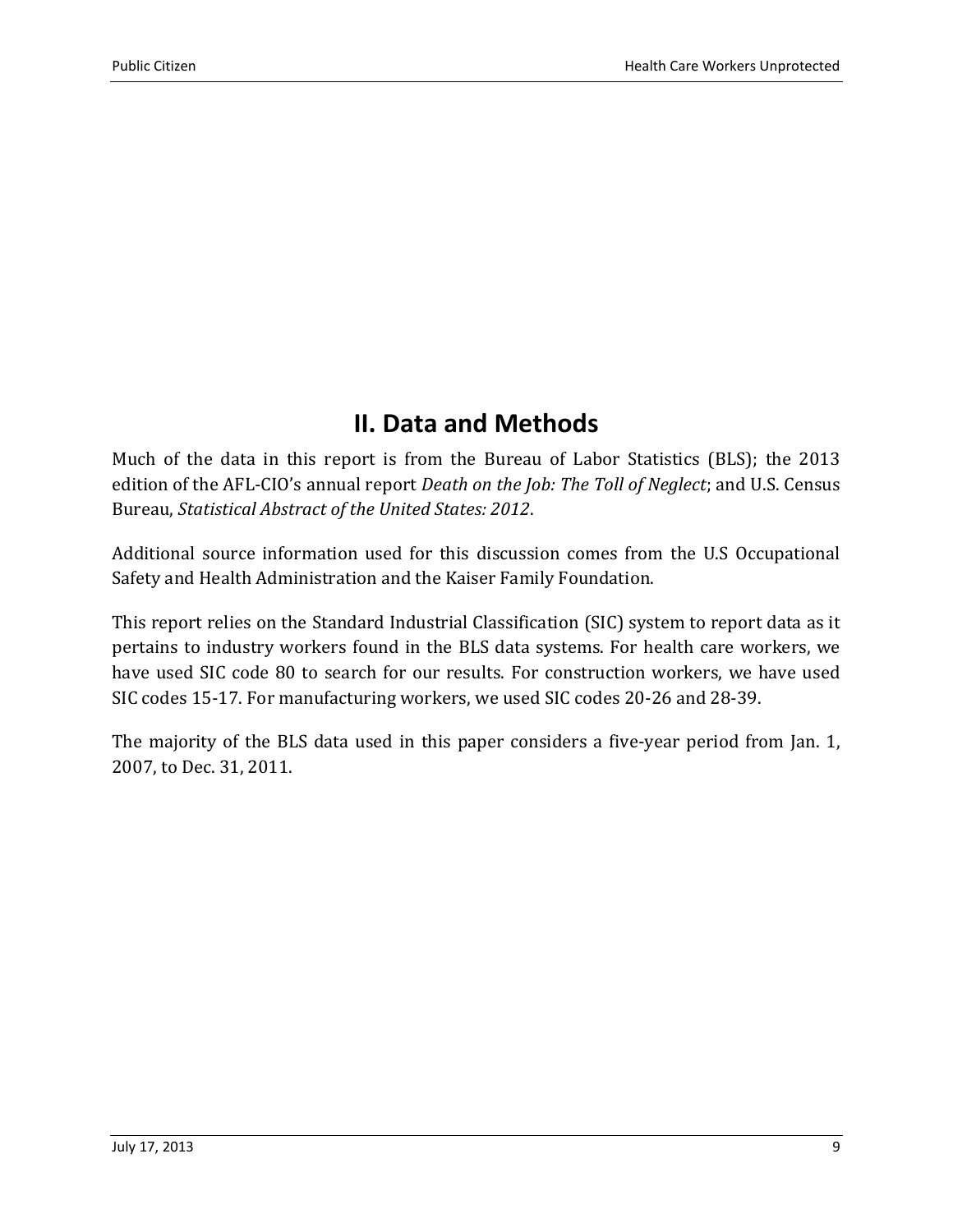In 2010 (the most recent year for which comprehensive data are available), nursing aides, orderlies and attendants suffered higher rates of musculoskeletal disorders than workers in any other occupation. *—Bureau of Labor Statistics data*

## <span id="page-9-0"></span>**III. Statistics Show That More Injuries Occur to Health Care Workers Than Those in Any Other Industry**

According to OSHA, health care workers are confronted with job hazards including "bloodborne pathogens and biological hazards, potential chemical and drug exposures, waste anesthetic gas exposures, respiratory hazards, ergonomic hazards from lifting and repetitive tasks, laser hazards, workplace violence, hazards associated with laboratories, and radioactive material and x-ray hazards."<sup>25</sup>

More workers are injured in the health care and social assistance sector than in any other sector. OSHA publicizes this fact on its Web site.<sup>26</sup>

Reported health care injuries were up 6 percent in 2011.<sup>27</sup> The Centers for Disease Control and Prevention (CDC) notes that the rising rate of health care injuries is an exception to occupational health trends. "By contrast, two of the most hazardous industries, agriculture and construction, are safer today than they were a decade ago," notes the CDC's Web page devoted to health care workers.<sup>28</sup>

In 2011, the incidence rate of injuries requiring days away from work among the subset of health care employees encompassing nursing aides, orderlies and attendants was 489 cases per 10,000 workers, more than four times the rate for all workers.<sup>29</sup>

Musculoskeletal disorders, which often result from manual patient handling activities, are the leading source of injuries for health care workers, especially for nursing aides, orderlies

 $\overline{\phantom{0}}$ <sup>25</sup> *Health Care*, OCCUPATIONAL SAFETY AND HEALTH ADMINISTRATION, <http://1.usa.gov/9i0XAH> (viewed on June 3, 2012).

<sup>26</sup> *Id*.

<sup>27</sup> *Id.*.

<sup>28</sup> *Workplace Safety and Health Topics: Health Care Workers*, CENTERS FOR DISEASE CONTROL AND PREVENTION (viewed on May 20, 2013), [http://1.usa.gov/125UDy.](http://1.usa.gov/125UDy)

<sup>29</sup> Press Release, U.S. Department of Labor, Occupational Safety and Health Administration, *Statement from Assistant Secretary of Labor for OSHA on Increase of Nonfatal Occupational Injuries Among Health Care Workers: OSHA to Focus on Improving Safety and Health at Nursing Home Facilities* (Nov. 9, 2011), [http://1.usa.gov/sNKSSV.](http://1.usa.gov/sNKSSV)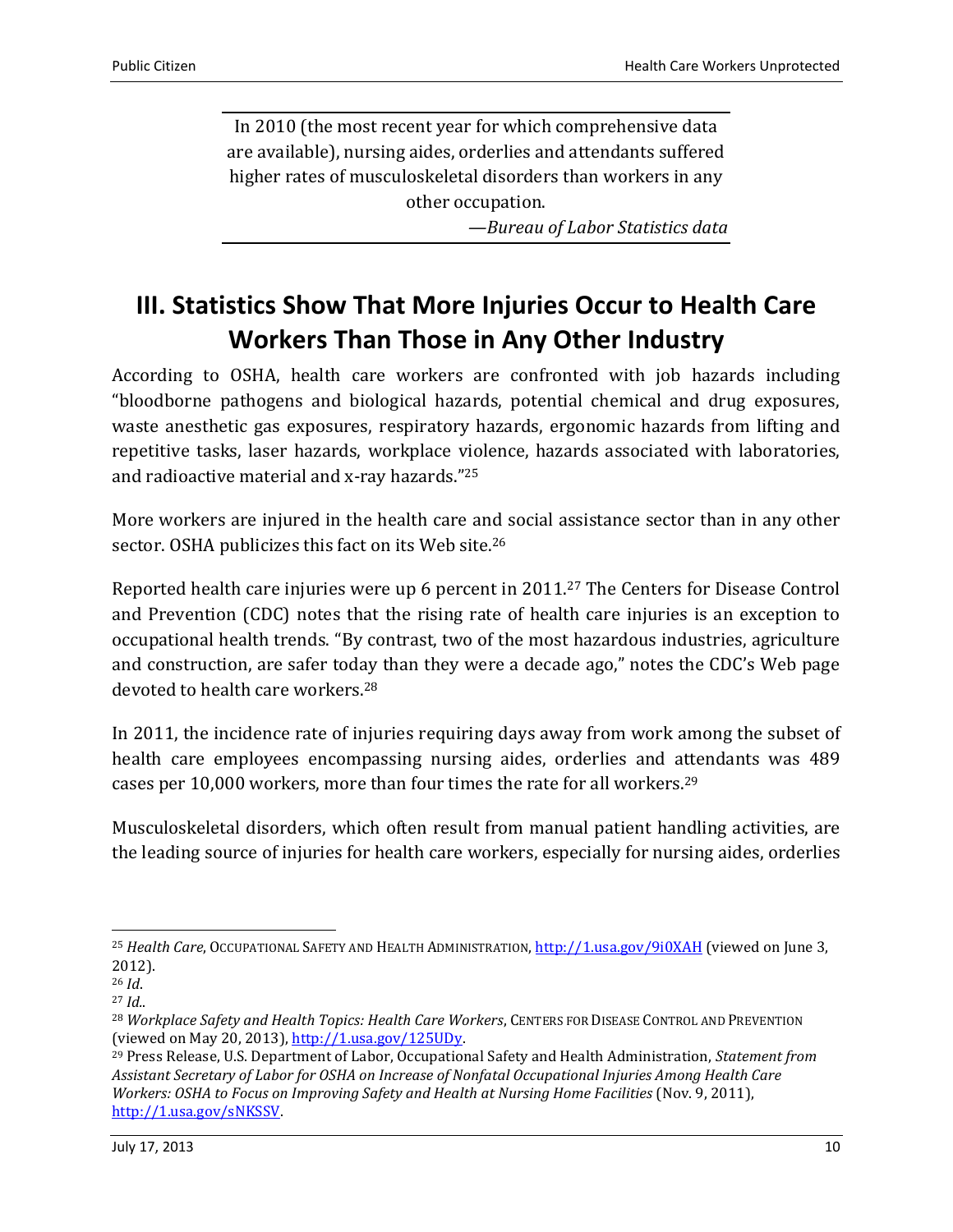and attendants.<sup>30</sup> In 2010 (the most recent year for which such specific data are available) nursing aides, orderlies and attendants suffered a higher rate of musculoskeletal disorders than workers in any other occupation. <sup>31</sup> The incidence rate of work-related musculoskeletal disorders for nursing aides, orderlies and attendants was 249 per 10,000 workers compared to an average rate for all workers in 2010 of just 34 per 10,000 workers.<sup>32</sup>

These injuries carry an enormous price tag. Costs associated with back injuries in the health care industry are estimated to be more than \$7 billion annually. Nearly 11,000 nurses missed days of work due to back injuries in 2000, according to one study.<sup>33</sup>

Workplace violence, which the National Institute for Occupational Safety and Health defines as "violent acts (including physical assaults and threats of assaults) directed toward persons at work or on duty," is another major hazard for health care workers. <sup>34</sup> Health care workers are exposed to a variety of dangerous workplace situations that may include working alone, in isolated areas or late at night. The Bureau of Labor Statistics reports that there were 37 homicides in the health care and social service industry in 2011. 35

In 2011, nursing care facilities workers had an injury-incidence rate of 27.2 per 10,000 from assaults and violent acts, seven times the overall private-sector workplace violence injury rate of 3.8 per 10,000 workers.<sup>36</sup>

Also of concern for health care workers are percutaneous injuries cause by surgical instruments and needles. Although OSHA issued a rule in 1991 to reduce injuries caused by sharp objects, far too many injuries still occur. Nearly 400,000 percutaneous injuries are reported by health care workers in the United States annually, placing workers at risk of exposure to human immunodeficiency virus, hepatitis B virus and hepatitis C virus.<sup>37</sup>

l

<sup>34</sup> *Violence Occupational Hazards in Hospitals*, CENTERS FOR DISEASE CONTROL AND PREVENTION, <http://1.usa.gov/ijUuUB> (viewed on May 30, 2013).

<sup>30</sup> *Health Care*, U.S. DEPARTMENT OF LABOR, OCCUPATIONAL SAFETY AND HEALTH ADMINISTRATION, <http://1.usa.gov/9i0XAH> (viewed on June 3, 2012).

<sup>31</sup> *Id*.

<sup>32</sup> *Id.*

<sup>33</sup> James W. Collins, Testimony to Subcommittee on Employment and Workplace Safety Committee on Health, Education, Labor and Pensions United States Senate, *Safe Patient Handling Lifting Standards for a Safer American Workforce*, 110th Congress (May 11, 2010), [http://1.usa.gov/14uNIlL.](http://1.usa.gov/14uNIlL) 

<sup>35</sup> *A-1. Fatal Occupational Injuries by Industry and Event or Exposure*, *All U.S.*, *2011*, U.S. DEPARTMENT OF LABOR, BUREAU OF LABOR STATISTICS, (Table), at 34 <http://1.usa.gov/Sd9xgY>

<sup>36</sup> *Occupational Injuries/Illnesses and Fatal Injuries Profiles* (2011), U.S. DEPARTMENT OF LABOR, BUREAU OF LABOR STATISTICS (searched on June 3, 2013). Search function available at[: hhttp://1.usa.gov/11U9Qrd.](http://data.bls.gov/gqt/RequestData) 

<sup>37</sup> Mario Saia, et al., *Needlestick Injuries: Incidence and Cost in the United States*, *United Kingdom*, *Germany*, *France*, *Italy*, *and Spain*, 1 BIOMEDICINE INTERNATIONAL 41 (2010), [http://bit.ly/12Bf0H9.](http://bit.ly/12Bf0H9)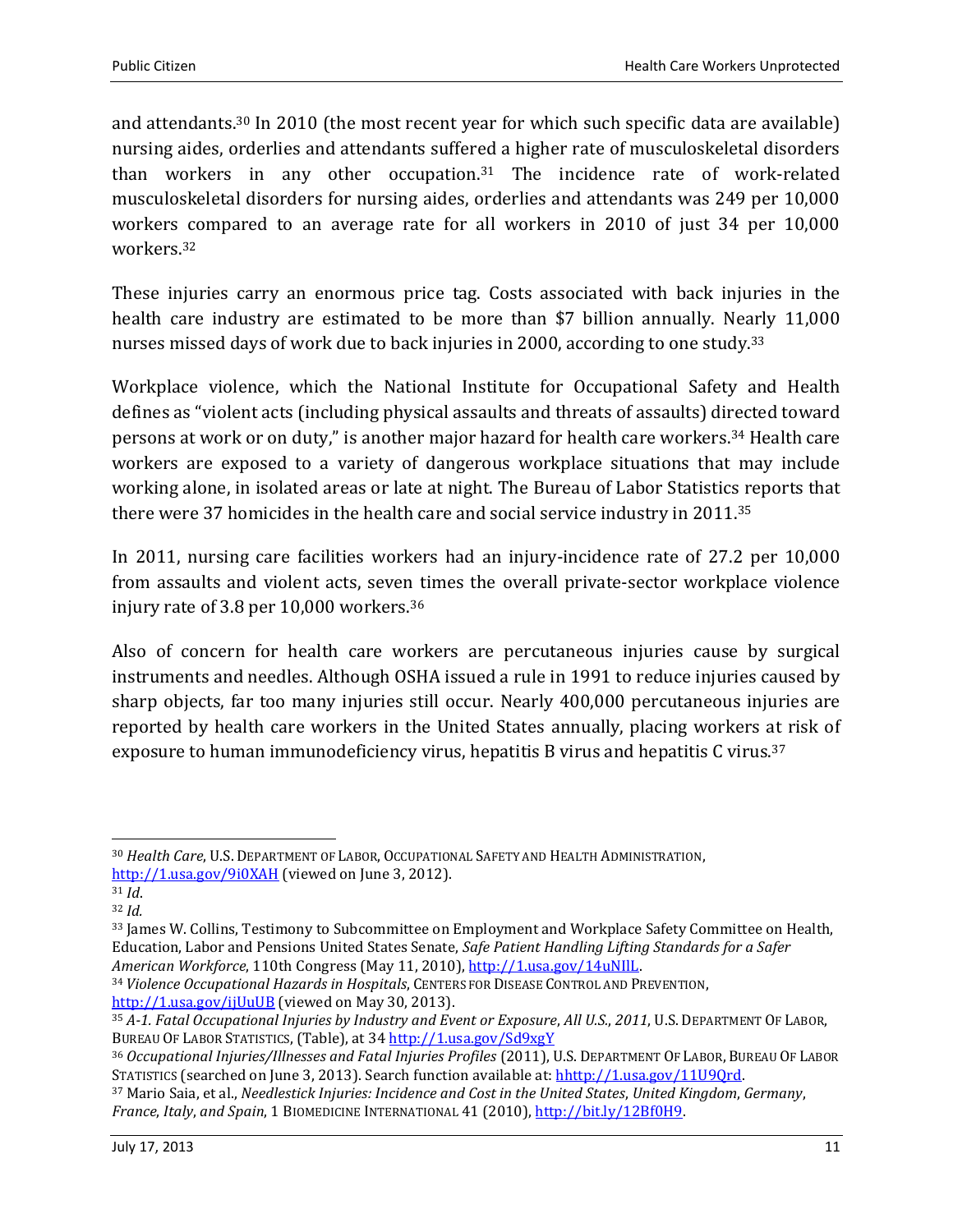Health care workers outnumber construction workers more than two-to-one, yet OSHA conducts just one-twentieth as many inspections of health care facilities as construction sites. *—Bureau of Labor Statistics and OSHA data*

# <span id="page-11-0"></span>**IV. OSHA Fails to Conduct Enough Inspections to Protect Health Care Workers**

To put OSHA's efforts into context, one needs to consider the disparity in the effort the agency puts forth in the health care sector compared to two sectors that traditionally have garnered the most attention for posing risks to employees: construction and manufacturing.

In 2010:

- The **construction sector** employed **9.1. million** workers while its employers reported that their workers suffered **74,950 injuries** involving days away from work;
- The **manufacturing sector** employed **14.1 million** workers while its employers reported that its workers suffered **127,140 injuries** requiring days away from work; and
- The **health care and social assistance sector** employed **18.9 million** workers while its employers reported that its workers suffered **176,380 injuries** requiring days away from work.<sup>38</sup>

But OSHA's inspections do not correspond to the high number of injuries in the health care sector. Specifically, in 2010, it conducted:

- **52,179** inspections of **construction** sites;
- **19,566** inspections of **manufacturing** sites; and
- **2,504** inspections of **health care and social assistance** facilities.<sup>39</sup>

[See Figures 1, 2 and 3]

<sup>38</sup> *Economic News Release Table 2. Employment by Major Industry Sector*, *2000*, *2010*, *and Projected 2020*, DEPARTMENT OF LABOR, BUREAU OF LABOR STATISTICS (Feb. 21, 2012)[, http://1.usa.gov/15jhxES](http://1.usa.gov/15jhxES) *and Number of Injury and Illness Cases (Thousands) by SP2HSA*, *Cases Involving Days Away From Work*, *Private industry*, *All U.S. Private Industry*, *2010*, DEPARTMENT OF LABOR, BUREAU OF LABOR STATISTICS. (Injury data does not include employees of public sector entities.)

<sup>39</sup> OSHA Enforcement Inspections Search Results (2010): SIC Codes 1500-1799 (construction), SIC Codes 2000-2699, 2800-3999 (manufacturing) and SIC Codes 8000-8999 (health care and social assistance). Search function available a[t http://www.osha.gov/pls/imis/industry.html.](http://www.osha.gov/pls/imis/industry.html)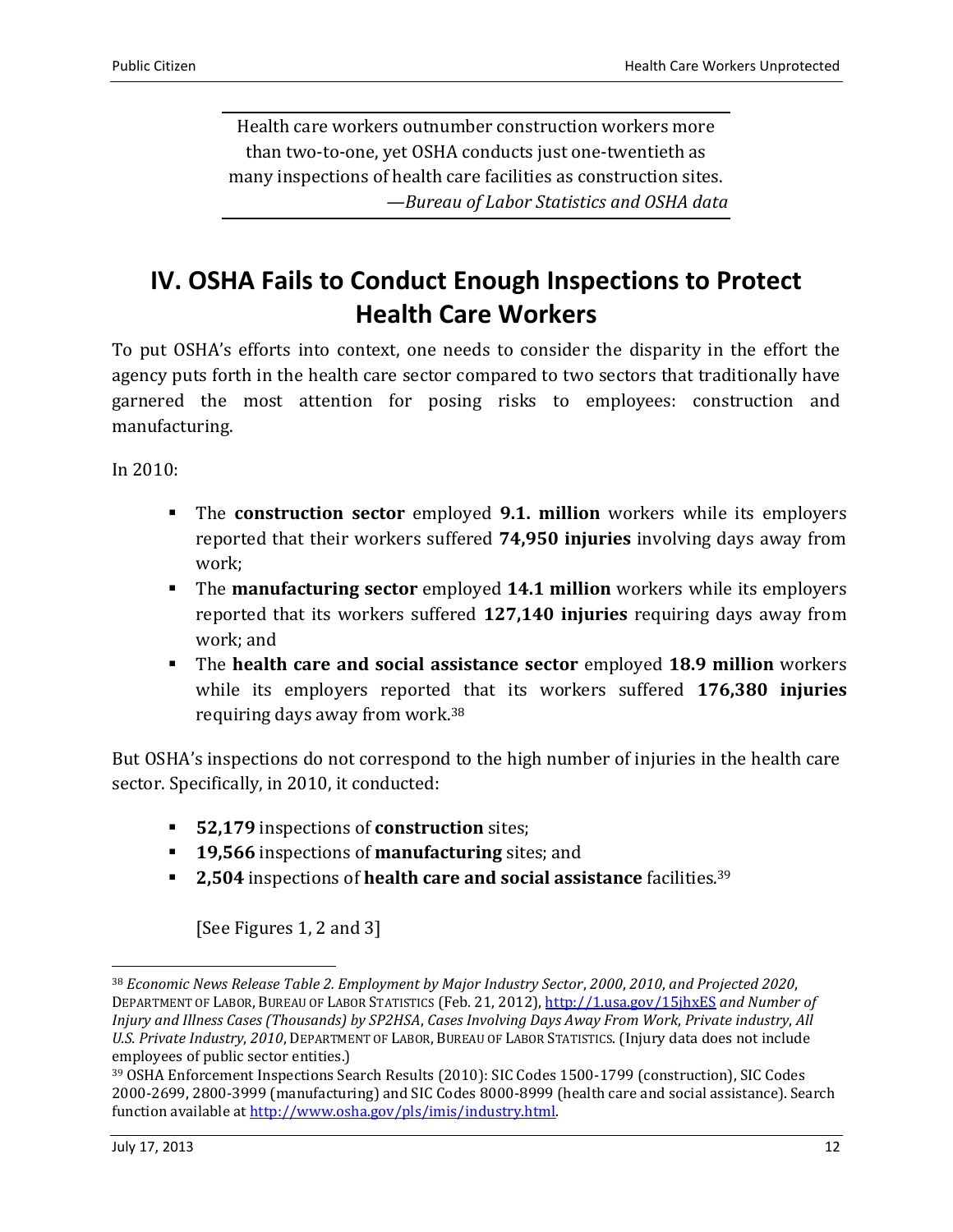

Sources: Figure 1: U.S. Census Bureau; Figure 2: Bureau of Labor Statistics; Figure 3: Occupational Safety and Health Administration.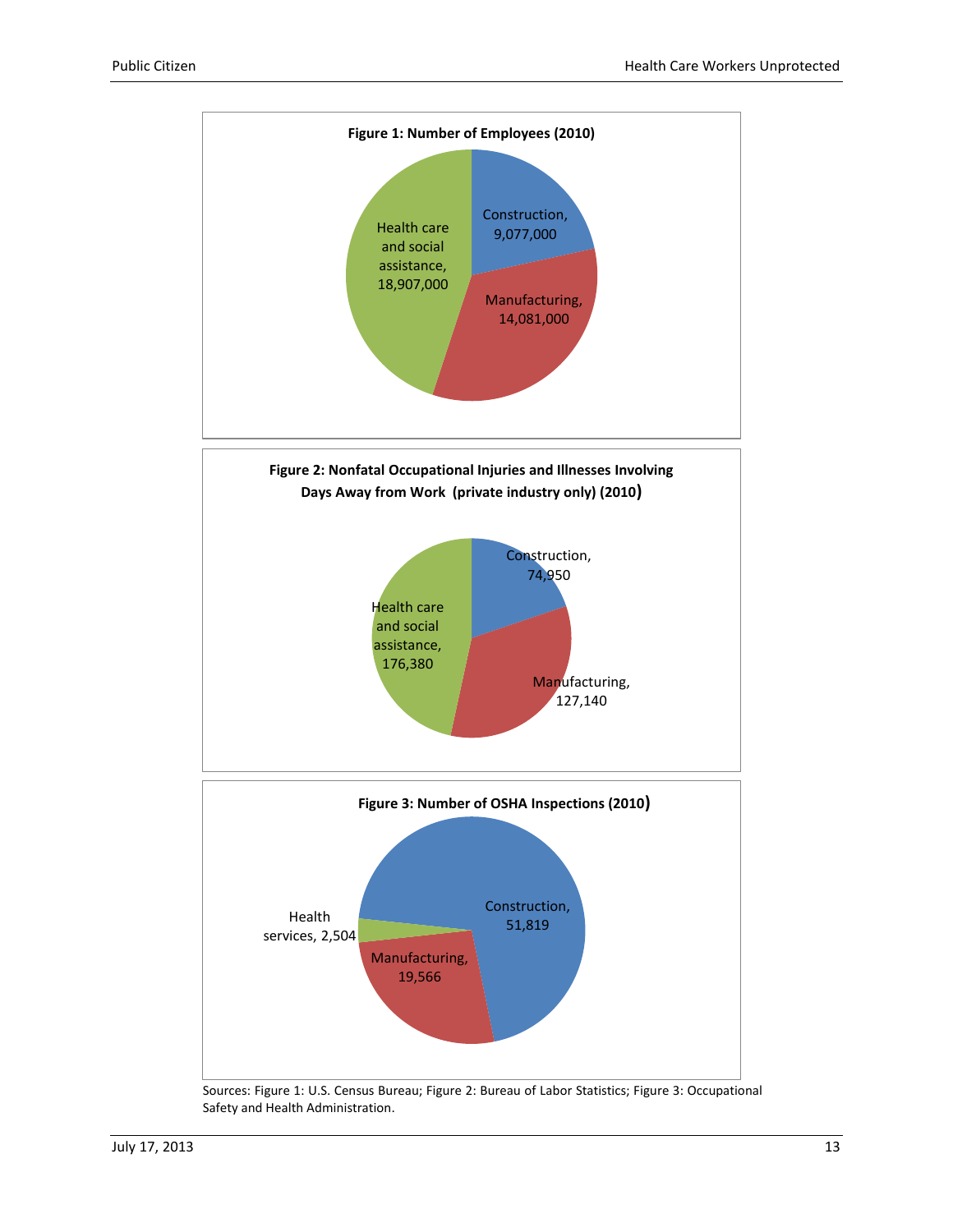A partial explanation for the greater number of inspections in construction and manufacturing likely has to do with the severity of the injuries those employees tend to suffer.

In 2010, fatalities claimed the lives of 774 U.S. construction workers and 329 manufacturing workers, compared to 141 workers in the health care and social assistance sector.<sup>40</sup> These figures indicate that there are about one-fifth as many fatalities among health care employers as among those who work in construction, which has traditionally been viewed as the most dangerous sector.

But OSHA conducts fewer than one-twentieth as many inspections in health care as in construction. Even if fatalities were the only factor considered, health care inspections would need to be increased by about a factor of four to bring them into parity with construction sector inspections.

In fairness to OSHA, its budget is minuscule compared to its mandate. The agency was allocated \$535.2 million for 2013 and is charged with ensuring safety at about 7 million work sites, as well as fulfilling other program missions.<sup>41</sup>

OSHA needs to increase inspections across-the-board, not just for health care facilities. It will need more resources to do so. The facts in this section simply illustrate that the agency has further to go in health care than other sectors.

<sup>40</sup> *Death On The Job: The Toll Of Neglect*, AFL-CIO, at 42 (2012)[, http://bit.ly/ITBSV8](http://bit.ly/ITBSV8)

<sup>41</sup> *See*, *e.g.*, Remarks by David Michaels, Occupational Safety & Health Review Commission Annual Judicial Conference (Sept. 14, 2010),<http://1.usa.gov/9bmoGV> and *Commonly Used Statistics*, OCCUPATIONAL SAFETY AND HEALTH ADMINISTRATION (viewed on June 10, 2013), [http://1.usa.gov/wygBx6.](http://1.usa.gov/wygBx6)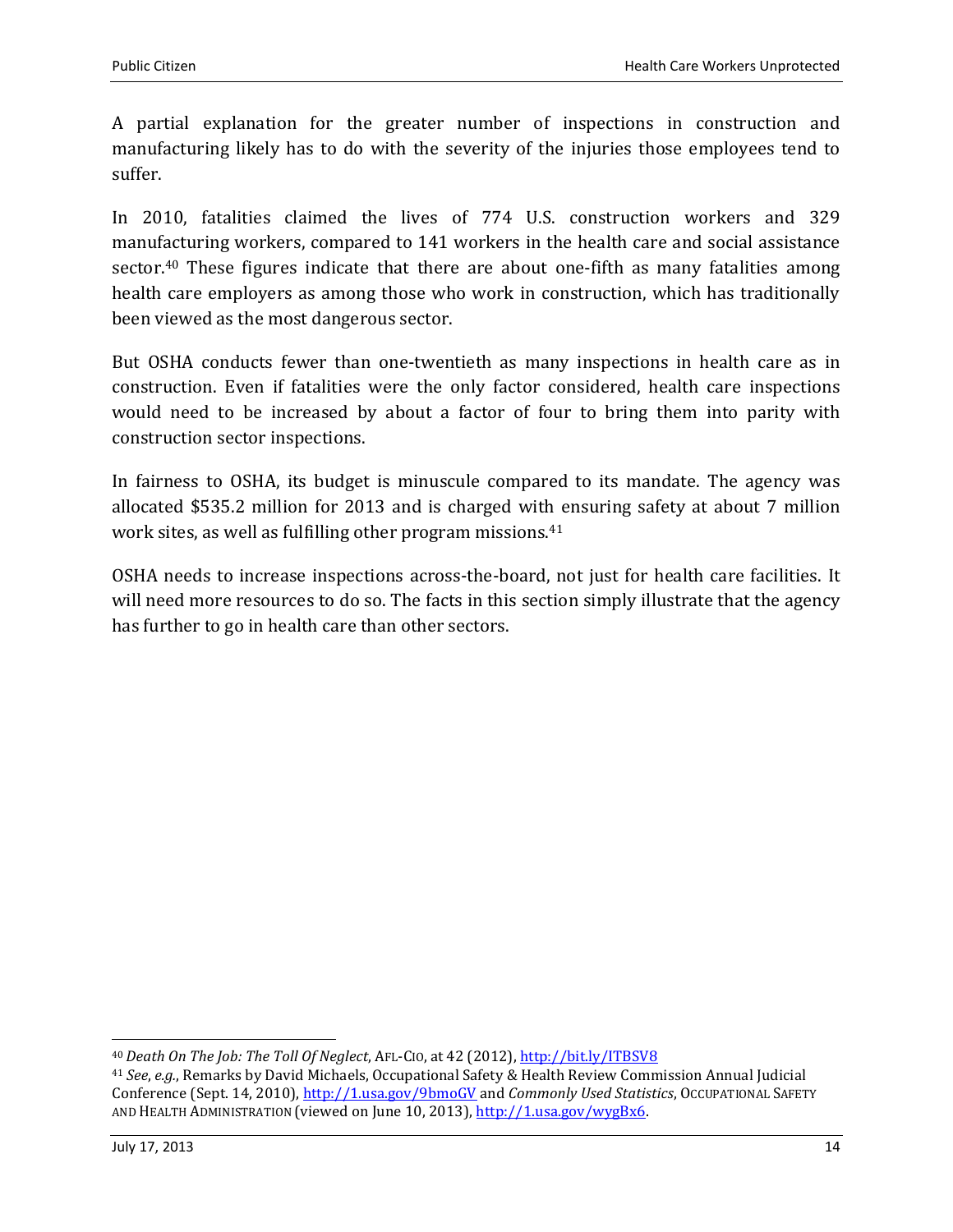OSHA issued just seven citations to nursing homes and residential facilities for unsafe ergonomic conditions between October 2011 and June 2012.

*—Data provided by OSHA*

# <span id="page-14-0"></span>**V. OSHA Suffers From a Shortage of Standards to Enforce Unsafe Conditions in Health Care Facilities**

OSHA is hindered in its efforts to ensure safe health care environments because regulations to fully address issues in the health care industry are limited. This is a matter of significant concern because setting standards is the agency's primary method for ensuring that workers are protected from occupational hazards.<sup>42</sup>

Since the creation of OSHA in 1970, it has created only nine standards that are primarily aimed at protecting health care workers. Most of these were created in the 1990s. They are:

- 1910.132 General requirements (Personal protective equipment) (1974)
- 1910.1096 Ionizing radiation (1974)
- $\blacksquare$  1910.1047 Ethylene oxide (1984, updated in 1988)
- 1910.1450 Occupational exposure to hazardous chemicals in laboratories (1990)
- 1910.1048 Formaldehyde (1991)
- 1910.1030 Bloodborne pathogens (1991)
- <sup>1</sup> 1910.1200 Hazard communication (1994)
- 1910.133 Eye and face protection (1994)
- **1910.134 Respiratory protection (1998)**<sup>43</sup>

Granted, many other regulations affect all industries, and the health care industry is required to abide by those standards.

<sup>42</sup> *Workplace Safety and Health: Multiple Challenges Lengthen OSHA's Standard Setting*, GOVERNMENT ACCOUNTABILITY OFFICE, at 37 (2012), [http://1.usa.gov/HWhR56.](http://1.usa.gov/HWhR56)

<sup>43</sup> *Health Care*, U.S. DEPARTMENT OF LABOR, OCCUPATIONAL SAFETY AND HEALTH ADMINISTRATION, <http://1.usa.gov/15jP15b> (viewed on June 3, 2012).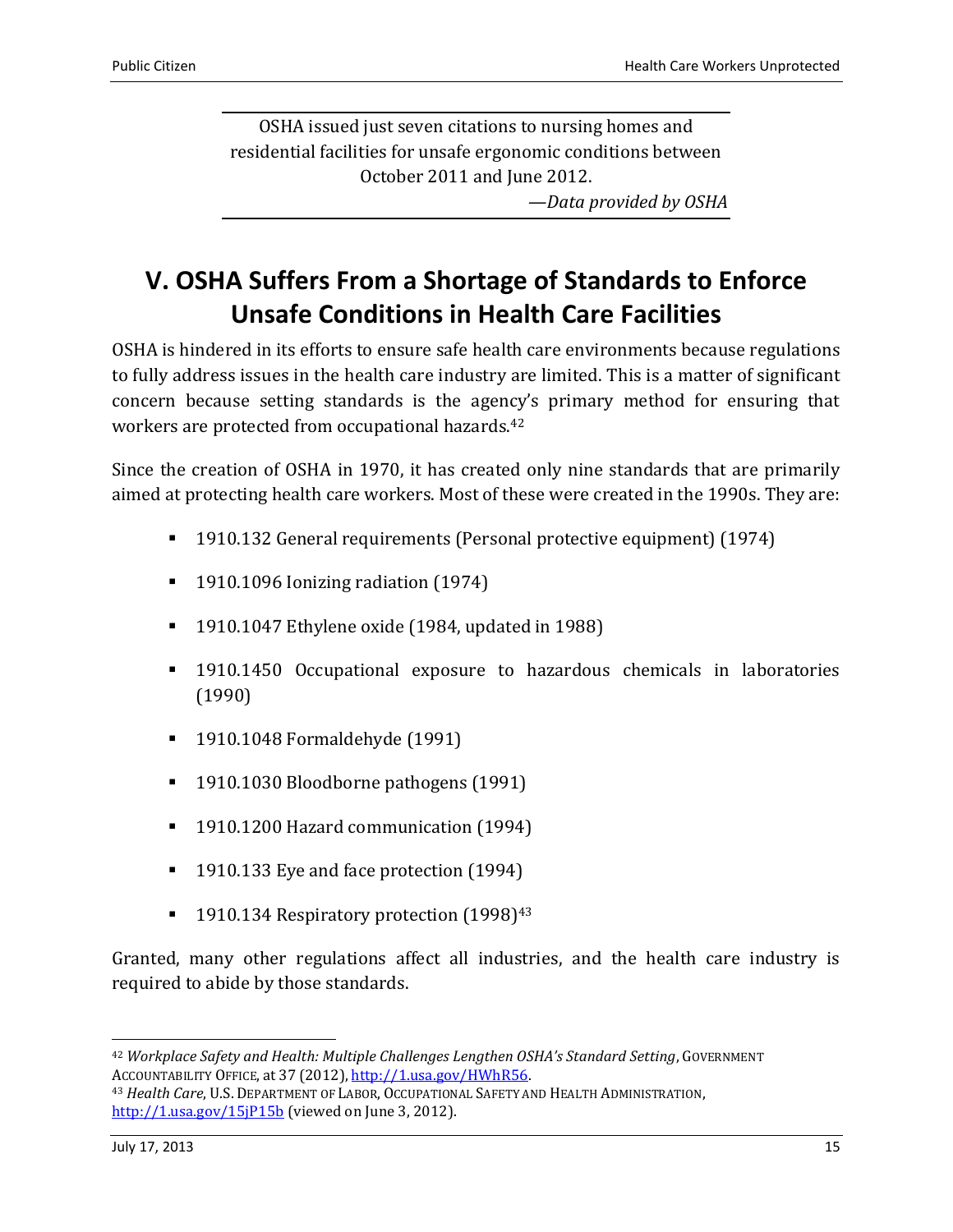But specific rules to protect health care workers from workplace violence and hazards from unsafe ergonomic conditions simply do not exist.

The agency is attempting to partially address the frequency of injuries to health care workers with the aforementioned "national emphasis program" focusing on nursing homes and residential care facilities. Through targeted enforcement efforts, this program aims to address ergonomic stressors in patient lifting, and risks of bloodborne pathogens, tuberculosis, workplace violence, and slips, trips and falls.<sup>44</sup> Albeit a step in the right direction for some health care workers, this program does not cover hospitals or other health care settings, where high injury rates also have been reported.

The results from the program illustrate the limitations of OSHA's power to act in the absence of specific standards on safety hazards. OSHA has issued just seven citations to nursing homes and residential facilities for ergonomic hazards since October 2011. 45

Each of the citations was issued pursuant to the catch-all general duty clause, which OSHA must rely on to police unsafe conditions that are not covered by a specific standard. The general duty clause requires an employer to furnish employees with conditions that "are free from recognized hazards that are causing or are likely to cause death or serious physical harm."<sup>46</sup> The paltry number of citations for unsafe ergonomic conditions is due to the high evidentiary burden required to issue citations issued under the general duty clause.

OSHA has tried in the past to provide protections to workers in all industries from the dangers of ergonomic stressors. In November 2000, OSHA published an ergonomics standard that required employers to implement ergonomics programs in response to employee complaints about work-related musculoskeletal disorders.<sup>47</sup> But the rule never took effect. In early 2001, the House and Senate passed a joint resolution repealing it.<sup>48</sup>

<sup>47</sup> 65 Federal Regulation 68261.

 $\overline{\phantom{0}}$ 

<sup>44</sup> *OSHA Instruction-National Emphasis Program-Nursing and Residential Care Facilities (NAICS 623110*, *623210 and 623311)*, *Directive Number*, *CPL 03-00-016*, U.S. DEPARTMENT OF LABOR, OCCUPATIONAL SAFETY AND HEALTH ADMINISTRATION (April 5, 2012), http://1.usa.gov/IaZMiA.

<sup>45</sup> E-mail from Occupational Safety Health Administrator Deborah Berkowitz to Taylor Lincoln, Research Director of Public Citizen's Congress Watch division (June 4, 2013).

<sup>46</sup> General Duty Clause Search Results: SIC Code 8000-8999 01/01/2007 to 12/31/2011DEPARTMENT OF LABOR, BUREAU OF LABOR STATISTICS (viewed on May 28, 2013), [http://1.usa.gov/12PwjRI.](http://1.usa.gov/12PwjRI)

<sup>48</sup> *Bush Signs Repeal of Ergonomic Rules Into Law*, CNN (March 20, 2001)[, http://bit.ly/IZzzOB.](http://bit.ly/IZzzOB)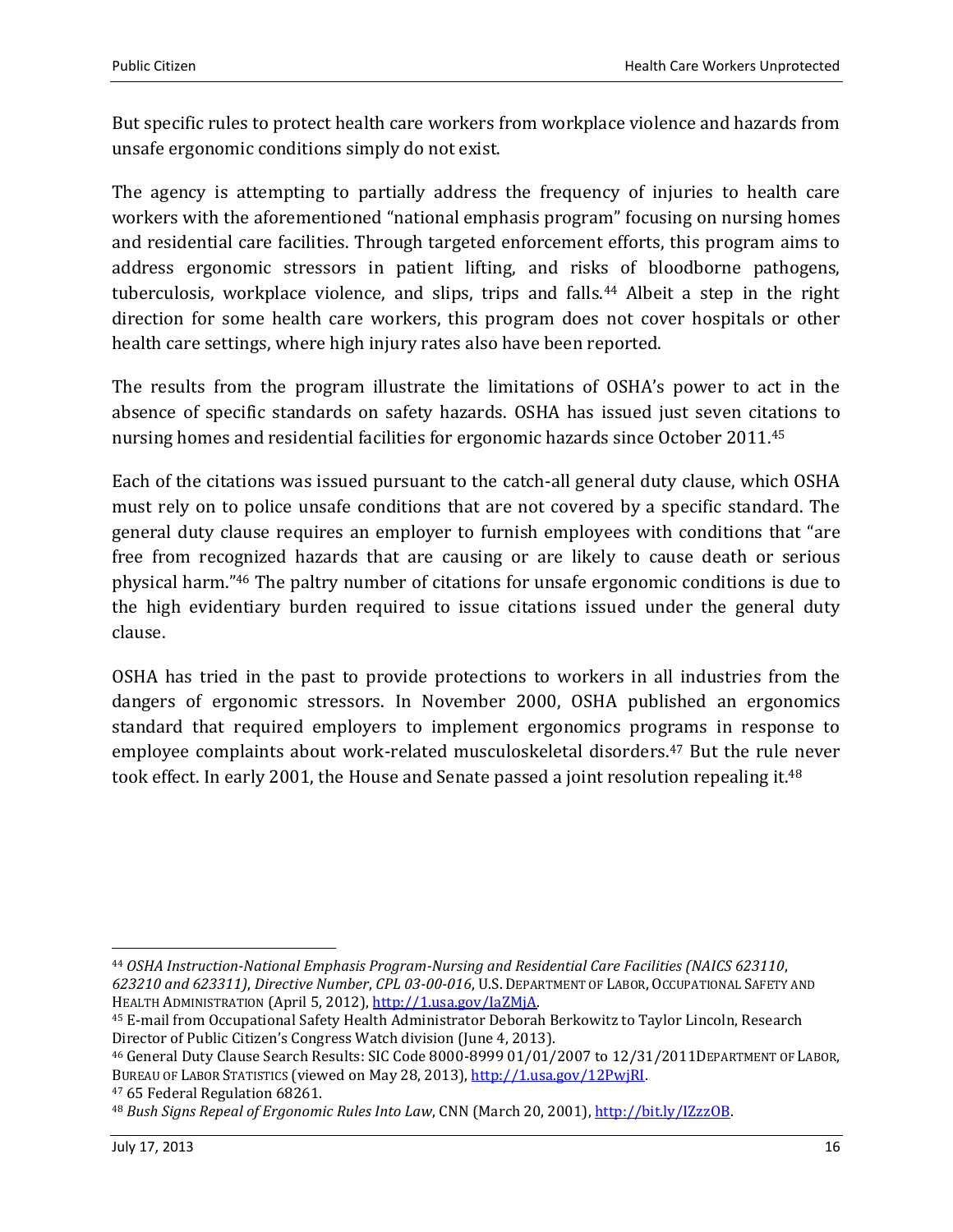"The standard encouraged the development of improved sterilizers, which achieved compliance with the standard and cost less than other sterilizers. This reduced costs for all employers including small businesses." *—OSHA Analysis of Rule Limiting Workers' Exposure to Carcinogenic Ethylene Oxide*

### **VI. OSHA Standards Have a Proud Record of Success**

<span id="page-16-0"></span>Standards to protect health care workers often have exceeded their goals and, at times, have yielded unexpected innovations and financial benefits to employers.

The bloodborne pathogens standard (1991), ethylene oxide standard (1984, updated in 1988) and the Needlestick Prevention and Safety Act of 2000 (which amended the bloodborne pathogens standard) addressed well-recognized problems. In two of three cases, these rules generated excellent results. In the third case, results have been less spectacular, but appear positive on the whole.

#### **Bloodborne Pathogens Standard (1991)**

<span id="page-16-1"></span>In 1991, responding to epidemic rates of hepatitis B infections among health care employees and the terrifying specter of HIV/AIDS risks, OSHA issued a standard to combat occupational exposure to bloodborne pathogens. The rule required employers to develop exposure control plans, to ensure that sharp instruments (such as needles) were stored in puncture-resistant containers, to prohibit recapping of needles, to ensure safe disposal of sharp instruments, to offer follow-up counseling and medical treatment to employees in case of exposure, and, vitally, to provide employees with free hepatitis B vaccinations.<sup>49</sup> The new rule codified guidelines that had been issued by the Centers for Disease Control and Prevention in 1987 that OSHA had endorsed in an advisory notice to employers the same year.<sup>50</sup>

The rule and resulting increase in hepatitis B vaccinations resulted in a dramatic reduction of hepatitis B infections. The incidence of occupational hepatitis B infections declined from 17,000 cases in 1983 to 400 in 1995, a 95 percent reduction.<sup>51</sup> In 2010, there were only 10

<sup>49</sup> *OSHA's Final Rule on Occupational Exposure to Pathogens*, MORGAN, LEWIS AND BOCKIUS (January 1992) [http://bit.ly/10NA88S.](http://bit.ly/10NA88S) 

<sup>50</sup> Janine Jagger, Jane Perrya, Elayne Kornblatt Phillips, & Ahmed E Gomaa,*The Impact of U.S. Policies To Protect Healthcare Workers From Bloodborne Pathogens: The Critical Role of Safety-Engineered Devices*, JOURNAL OF INFECTION AND PUBLIC HEALTH (NOV. 26, 2008), at 62-71, [http://bit.ly/1a7XKJ6.](http://bit.ly/1a7XKJ6)

<sup>51</sup> Janine Jagger, Ramon Berguer, Elayne Kornblatt Phillips, Ginger Parker & Ahmed E Gomaa, *Increase in Sharps Injuries in Surgical Settings Versus Nonsurgical Settings After Passage of National Needlestick Legislation*, JOURNAL OF THE AMERICAN COLLEGE OF SURGEONS (April 2010), at 496[, http://bit.ly/ZefNy3.](http://bit.ly/ZefNy3)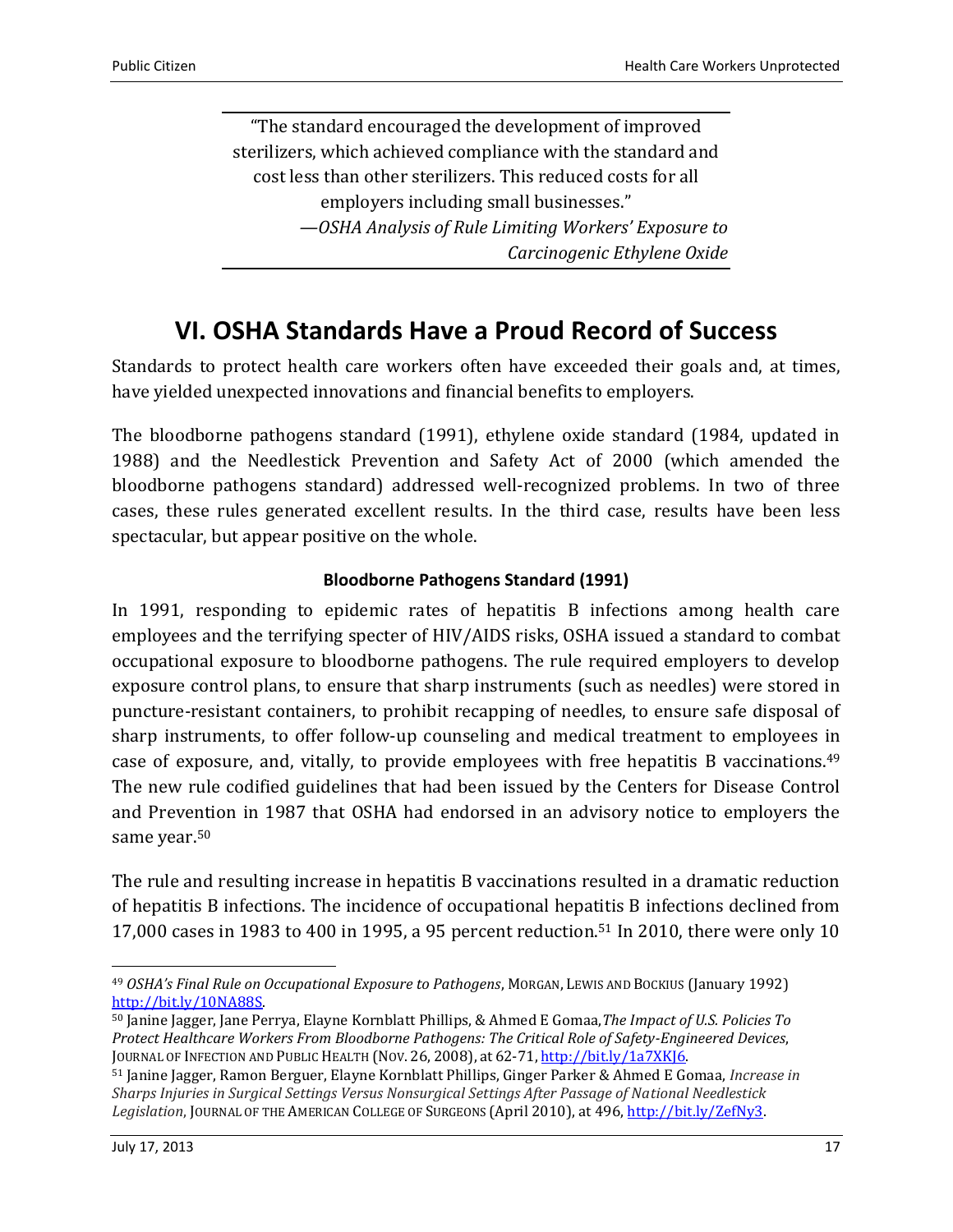reported occupational exposures to hepatitis B among employees who worked in professions involving contact with human blood.<sup>52</sup>

Incidents associated with "recapping" needles fell from 23 percent of all needlestick injuries in 1986 to 5 percent of such injuries from 1992 to 1994, a study found.<sup>53</sup>

Meanwhile, the requirement for post-incident treatment combined with the development of anti-retroviral drugs significantly reduced the risk of health care workers contracting human immunodeficiency virus (HIV). The odds of health care workers contracting HIV after exposure were reduced by about 81 percent if they took a particular drug after exposure to the virus, the CDC reported in 1997.<sup>54</sup> There were 54 documented cases of occupationally transmitted HIV cases among health care workers between the discovery of AIDs in the 1980s through 1998. Since 2001, there has been only one.<sup>55</sup>

#### **Needlestick Safety and Prevention Act (2000)**

<span id="page-17-0"></span>The promulgation of the bloodborne pathogens standard and other federal guidelines prompted significant technological gains in the development of needles and other sharp instruments that are safe to use. "Safety-engineered" needles and other devices were not available in 1987. By 1996, more than 1,000 patents had been issued for sharp medical devices with safety features such as automatically retracting needles. <sup>56</sup> The patents ran the gamut of health care devices, including injection devices, vascular access and blooddrawing devices, surgical instruments and laboratory equipment.<sup>57</sup>

The development of new technology coincided with dramatic reductions in injuries relating to sharp instruments, various studies showed. "Between 1993 and 2001, there was a 100 percent drop in injuries from I.V. line connectors, previously one of the most common causes of injury, and a 62 percent drop in injuries from prefilled syringes," Janine Jagger et al. reported in a 2008 study. <sup>58</sup> (Jagger in 2003 received a MacArthur Fellowship, often referred to as the "genius" award, for her work to combat transmission of bloodborne diseases.59)

l

<sup>58</sup> *Id.*

<sup>52</sup> CENTERS FOR DISEASE CONTROL AND PREVENTION, VIRAL HEPATITIS SURVEILLANCE UNITED STATES, 2010 (2010), at 3, [http://1.usa.gov/12WNWzw.](http://1.usa.gov/12WNWzw) 

<sup>53</sup> Janine Jagger, Jane Perrya, Elayne Kornblatt Phillips, & Ahmed E Gomaa, *The Impact of U.S. Policies To Protect Healthcare Workers From Bloodborne Pathogens: The Critical Role of Safety-Engineered Devices*, JOURNAL OF INFECTION AND PUBLIC HEALTH (NOV. 26, 2008), at 62-71, http://bit.ly/1a7XKI6. <sup>54</sup> *Id.*, at 62.

<sup>55</sup> *Id.*, at 64.

<sup>56</sup> *Id*.

<sup>57</sup> *Id.*

<sup>59</sup> *Janine Jagger Wins 'Genius' Award*, INSIDE UVA ONLINE (Sept. 27 to Oct. 10, 2002), [http://bit.ly/10MuPVM.](http://bit.ly/10MuPVM)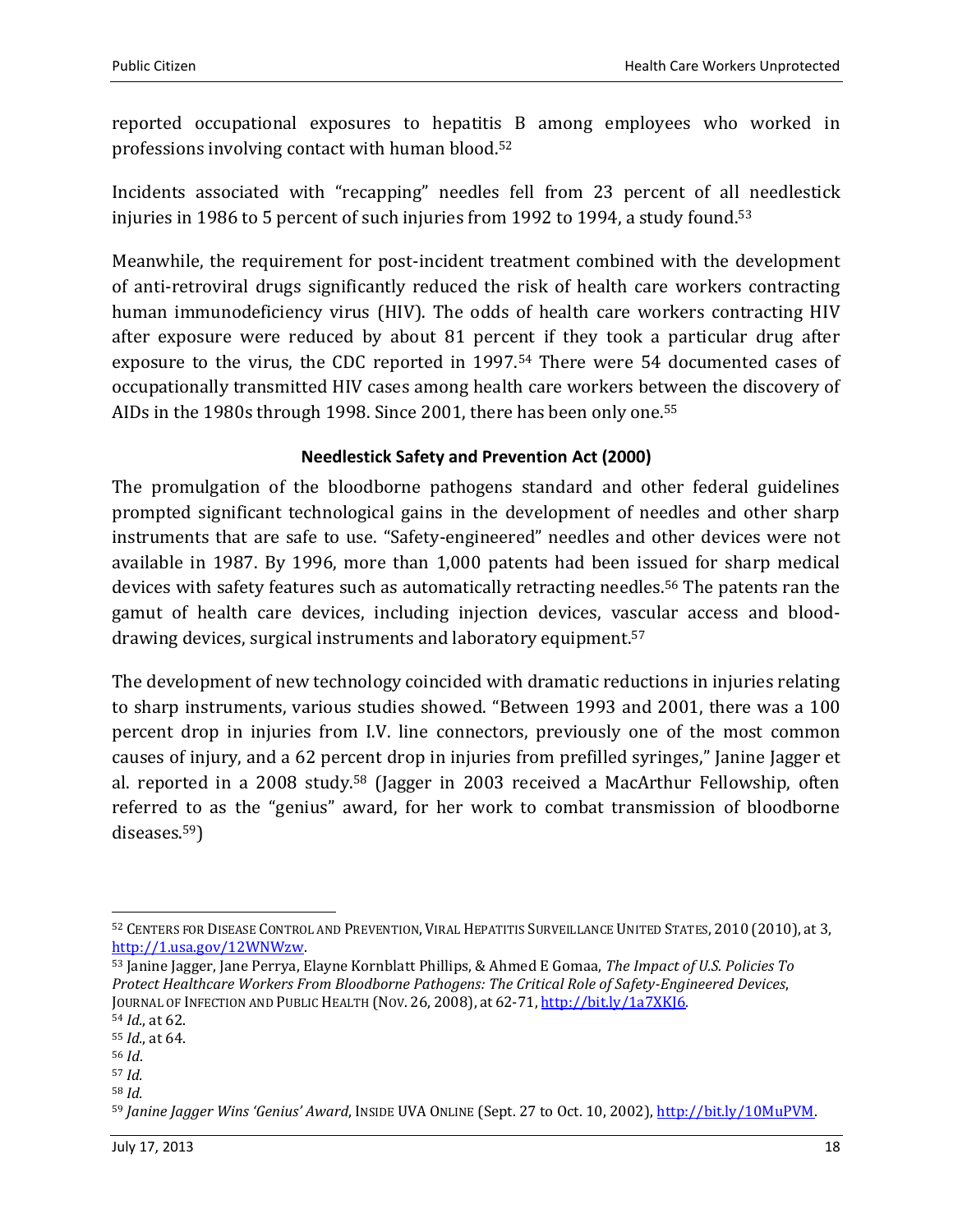Still, at the turn of the century, health care workers were suffering nearly 600,000 injuries annually from contaminated sharp devices. <sup>60</sup> The demonstrated success of safetyengineered sharp devices combined with the continuing problem of injuries caused by sharp devices put pressure on regulators to take steps to mandate universal adoption of practices incorporating safer technology.

The Needlestick Safety and Prevention Act of 2000 directed OSHA to revise the Bloodborne Pathogens standard to require employers to implement new developments in safety technology, to require employers to solicit their employees' input in the selection of sharp devices, and to require employers to maintain a log of injuries from contaminated sharp devices.

The law has been a qualified success. Between 1993 and 2006, injury rates from sharp devices in non-surgical settings fell 31.6 percent, according to a study of percutaneous injury surveillance data from 87 hospitals in the United States.<sup>61</sup> But injury rates in surgical settings increased 6.5 percent.<sup>62</sup> Notably, nearly all of the injuries in surgical settings involved conventional devices, not safety-engineered devices.<sup>63</sup> This appears to indicate that a failure to adopt new technology, rather than shortcomings in the technology's effectiveness, is the reason that risks in surgical settings have not declined.

In a 2008 survey of nurses by the American Nurses Association and Inviro Medical Devices (which manufactures retractable needles), 64 percent of respondents said they had been accidentally stuck by a needle while working; of these incidents, nearly three-fourths involved contaminated needles. Meanwhile, three-fourths of respondents said they believed that incidents involving sharp devices were underreported.<sup>64</sup>

#### **Ethylene Oxide Standard (1984)**

<span id="page-18-0"></span>In 1979, two studies found high cancer rates among workers who were exposed to ethylene oxide (often used as a sterilization agent in health care settings) at levels far below the permissible limit of 50 parts per million (ppm) as a time-weighted average. In January 1981, the National Institute for Occupational Safety and Health (NIOSH) published

 $\overline{\phantom{0}}$ 

<sup>60</sup> *Occupational Exposure to Bloodborne Pathogens; Needlestick and Other Sharps Injuries*, OFFICE OF INFORMATION AND REGULATORY AFFAIRS, OFFICE OF MANAGEMENT AND BUDGET (Spring 2001), [http://1.usa.gov/14z1oLJ.](http://1.usa.gov/14z1oLJ) 

<sup>61</sup> Janine Jagger, Ramon Berguer, Elayne Kornblatt Phillips, Ginger Parker and Ahmed E. Gomaa, *Increase in Sharps Injuries in Surgical Settings Versus Nonsurgical Settings After Passage of National Needlestick Legislation*, JOURNAL OF THE AMERICAN COLLEGE OF SURGEONS (April 2010), at 496[, http://bit.ly/ZefNy3.](http://bit.ly/ZefNy3) <sup>62</sup> *Id.*

<sup>63</sup> *Id.*, at 498.

<sup>64</sup> *2008 Study of Nurses' Views on Workplace Safety and Needlestick Injuries*, AMERICAN NURSES ASSOCIATION AND INVIRO MEDICAL (Summer 2008)[, http://bit.ly/Z0CbZq.](http://bit.ly/Z0CbZq)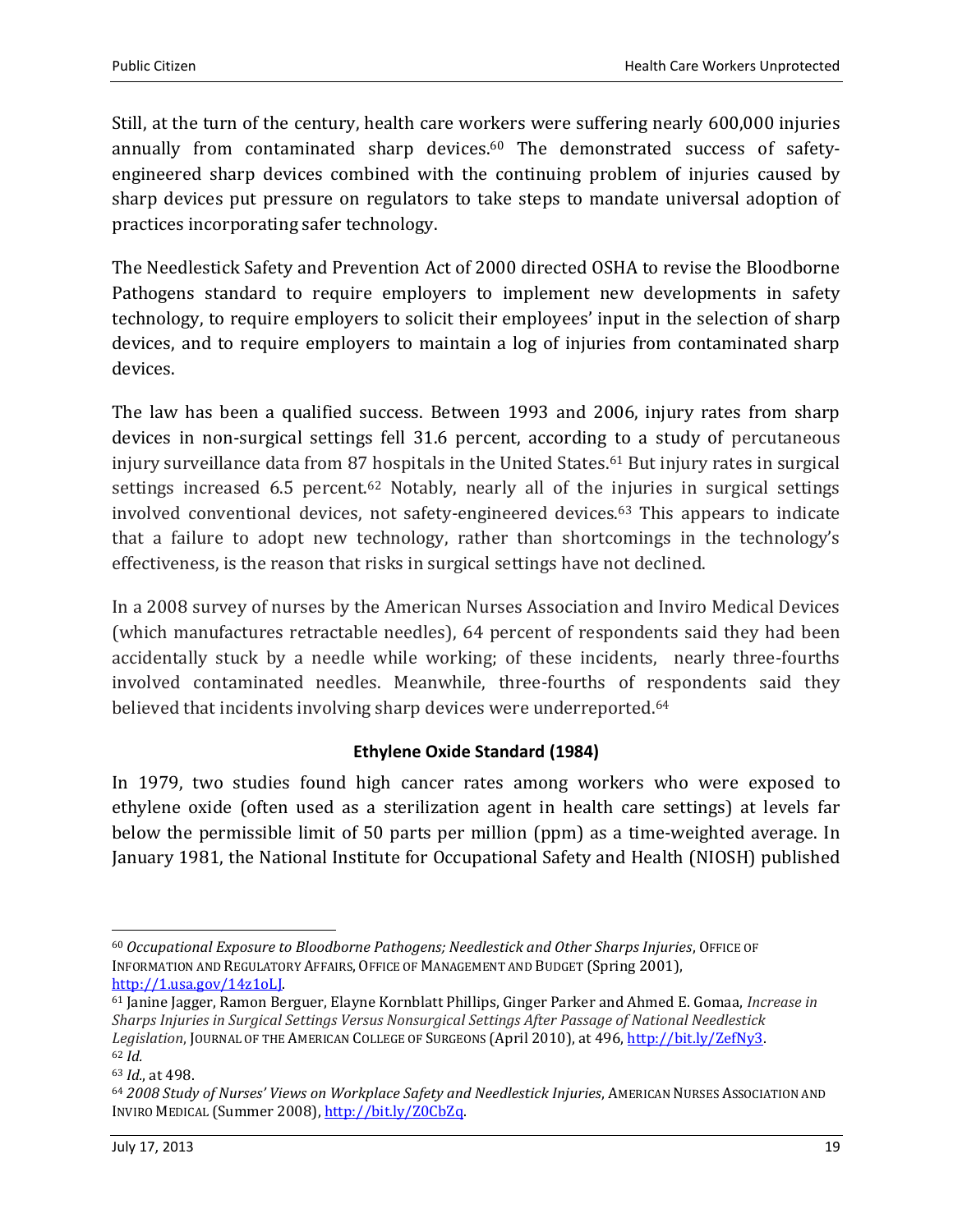a study finding that exposure to ethylene oxide at levels of between 30 and 35 parts per million (ppm) caused leukemia and other cancers in rats.<sup>65</sup>

That news prompted Public Citizen and the American Federation of State, County and Municipal Employees to petition OSHA to establish a new standard of permitting a maximum exposure of 5 ppm and a time-weighted average exposure of no more than 1 ppm.<sup>66</sup>

Apparently due to little more than the Reagan administration's reflexive opposition to regulations, OSHA strongly resisted developing a new standard. But, after a protracted court battle, the agency was compelled to issue a standard mirroring the recommendations in the petition. Acting on a court order, OSHA in 1984 issued a standard calling for maximum time-weighted exposures of 1 ppm, as requested in the petition.<sup>67</sup> In 1988, again under a court order, OSHA issued an amended standard limiting short-term exposure to ethylene oxide to 5 parts per million, which also was called for in the original petition.<sup>68</sup>

A 2005 OSHA analysis found the rule to be highly successful in protecting workers, with isolated exceptions, while not imposing a negative economic effect on businesses.

"EtO poses significant health and safety risks to workers exposed to the substance," the OSHA regulatory review said. "While the standard has resulted in dramatic reductions in occupational exposures to EtO, OSHA continues to document overexposures and noncompliance in the workplace." 69

Much of the success resulted from technological innovations that the rule had prompted. "Improvements in sterilizer technology, the growth in number and use of alternative sterilants and sterilizing processes, and use of contract sterilizers to perform EtO sterilization have contributed to an observed reduction in occupational exposure to EtO," OSHA wrote in its review of the rule. "None of the comments received by OSHA indicated

l <sup>65</sup> *Unreasonable Delay*, *Unreasonable Intervention: The Battle to Force Regulation of Ethylene Oxide*, GEORGETOWN UNIVERSITY LAW CENTER PUBLIC LAW & LEGAL THEORY WORKING PAPER SERIES RESEARCH PAPER NO. 634865 (December 2004), at 1-2[, http://bit.ly/14SnUyE.](http://bit.ly/14SnUyE)

<sup>66</sup> *Id*., at 2.

<sup>67</sup> *Ethylene Oxide (ETO)*, OFFICE OF INFORMATION AND REGULATORY AFFAIRS, OFFICE OF MANAGEMENT AND BUDGET (Spring 1985), [http://1.usa.gov/16P3w5C.](http://1.usa.gov/16P3w5C)

<sup>68</sup> *Ethylene Oxide (EtO)*, OFFICE OF INFORMATION AND REGULATORY AFFAIRS, OFFICE OF MANAGEMENT AND BUDGET (Spring 1988),<http://1.usa.gov/195c4Vf> and DAVID VLADECK, GEORGETOWN PUBLIC LAW RESEARCH PAPER NO. 634865, UNREASONABLE DELAY, UNREASONABLE INTERVENTION: THE BATTLE TO FORCE REGULATION OF ETHYLENE OXIDE (December 2004), at 42[, http://bit.ly/14SnUyE.](http://bit.ly/14SnUyE)

<sup>69</sup> *Regulatory Review of OSHA's Ethylene Oxide Standard* [29 CFR 1910.1047], OCCUPATIONAL SAFETY AND HEALTH ADMINISTRATION, U.S. DEPARTMENT OF LABOR (March 2005)[, http://1.usa.gov/1a87aEI.](http://1.usa.gov/1a87aEI)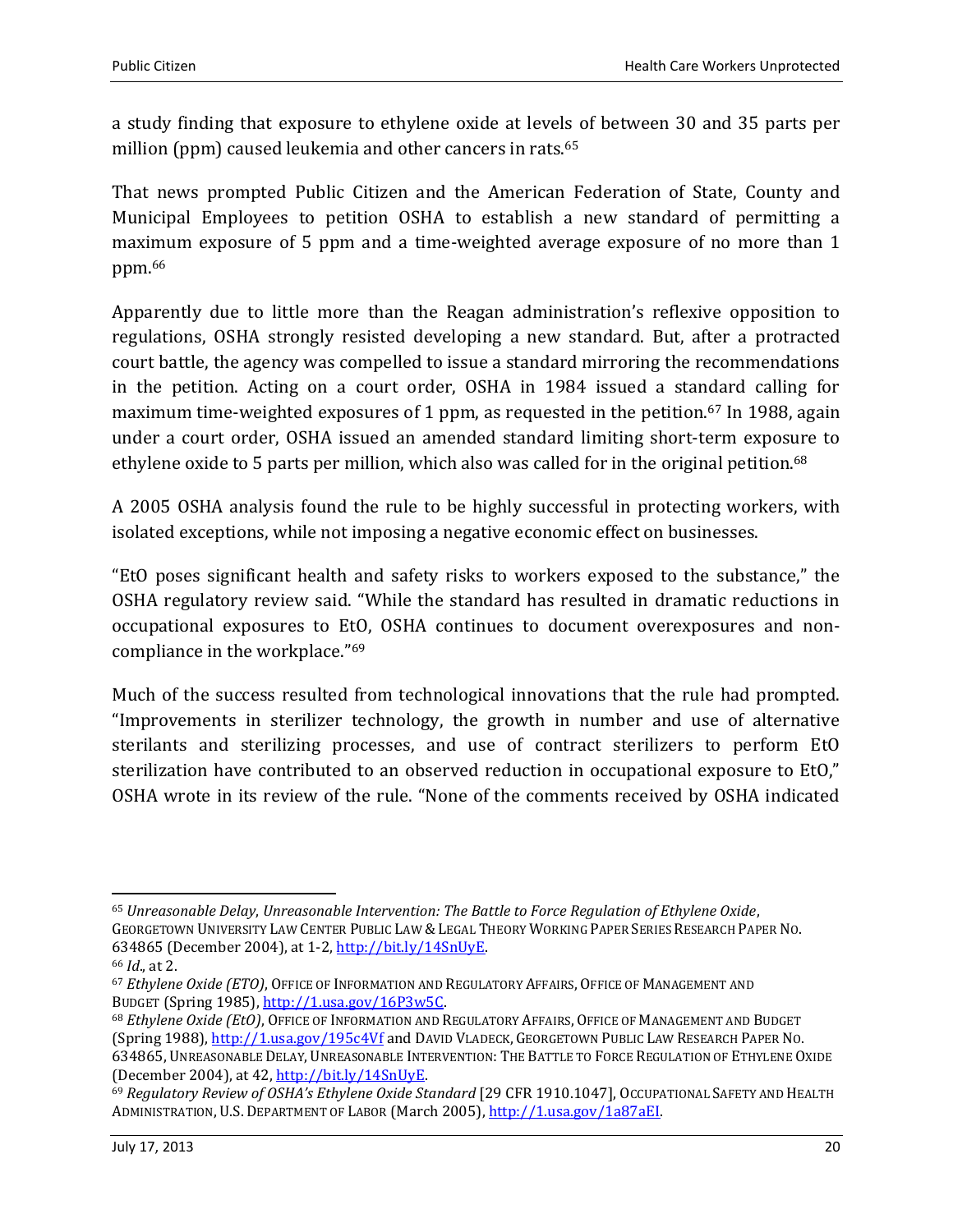that technological feasibility problems prevented affected businesses from complying with the EtO standard."<sup>70</sup>

OSHA's reviewers also found that the standard had reduced costs. "The standard encouraged the development of improved sterilizers, which achieved compliance with the standard and cost less than other sterilizers," OSHA's reviewers wrote. "The newer equipment costs about half the cost of the older equipment with add-on controls. This reduced costs for all employers, including small businesses." 71

 $\overline{\phantom{0}}$ <sup>70</sup> *Id.* <sup>71</sup> *Id.*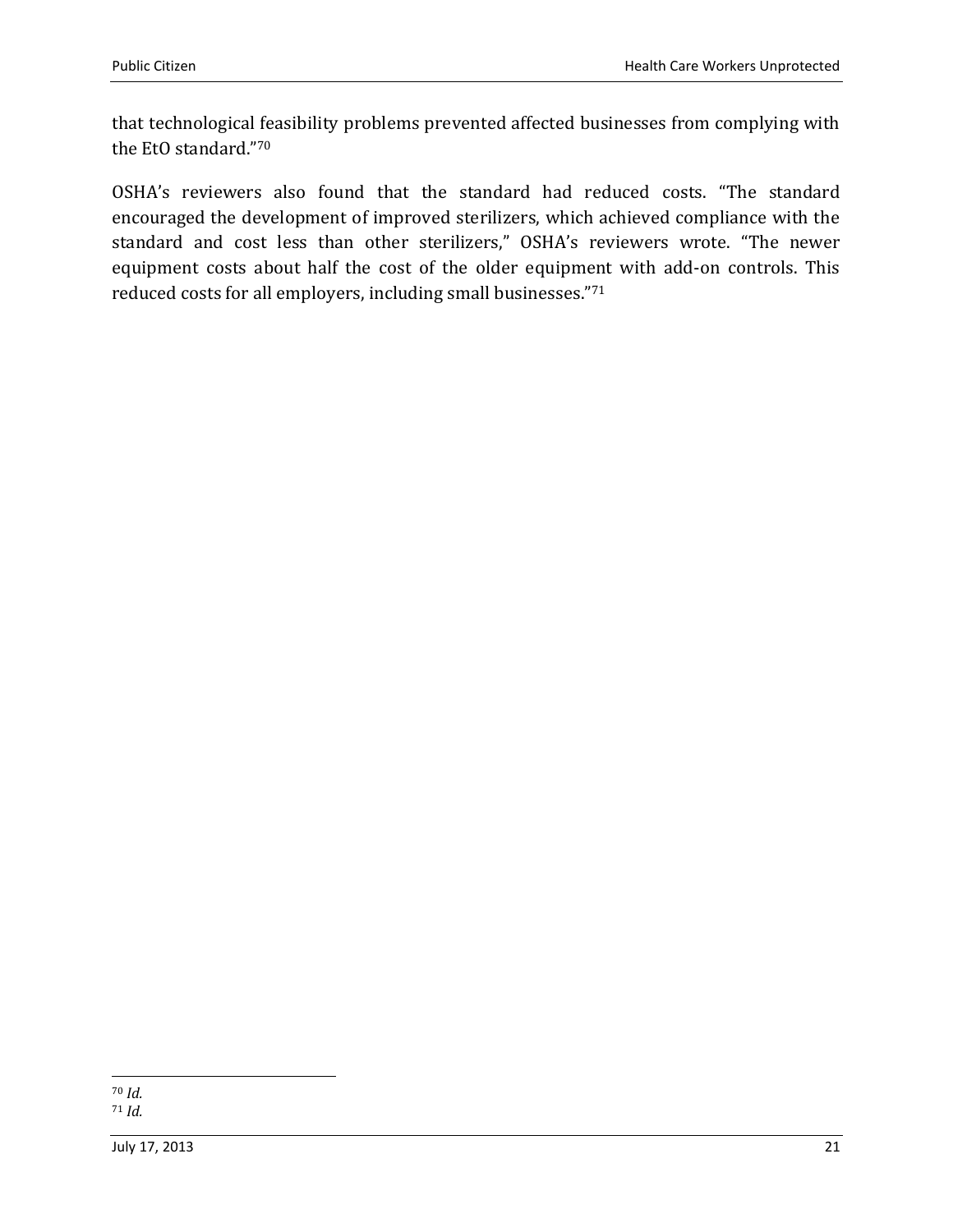The use of mechanical lifts reduced injuries by 36 to 86 percent and saved enough money in reduced workers compensation claims to recoup the costs of purchasing the equipment within three years. *—2004 study reviewing 3.7 million hours of work by employees of six nursing homes*

# <span id="page-21-0"></span>**VII. Isolated Safe Patient Handling Laws in States and Use of Safe Practices by Some Employers Have Protected Workers**

Overexertion incidents are the leading source of workers' compensation claims and costs in health care settings.<sup>72</sup> The primary injuries associated with such incidents are musculoskeletal disorders. <sup>73</sup> Musculoskeletal disorders risks are found when workers manually handle heavy, awkward loads or perform repetitive, forceful hand work.<sup>74</sup> The single greatest risk factor for musculoskeletal disorders in health care workers is the manual moving and repositioning of patients. 75

Ten states have instituted safe patient handling laws, and these laws have made health care work much safer. <sup>76</sup> Such laws typically require that health care providers furnish mechanical lifting and transfer devices so that employees do not have to lift and move patients manually.

For instance, safe patient handling is defined in the state of Washington as "the use of engineering controls, lifting and transfer aides, or assistive devices, by lift teams or other staff, instead of manual lifting, to perform acts of lifting, transferring, and repositioning health care patients and residents."77

Washington's safe patient handling law was the first in the country to require employers to implement a safe patient lifting program that relies on the use of mechanical lifting and transfer devices, except in limited circumstances where it would be medically contraindicated for specific patients.

<sup>72</sup> *Workplace Safety & Health Topics*, *Safe Patient Handling*, CENTERS FOR DISEASE CONTROL AND PREVENTION (viewed on May 30, 2013), [http://1.usa.gov/rilTD6.](http://1.usa.gov/rilTD6) 

<sup>73</sup> *Id.*

<sup>74</sup> *Id*.

<sup>75</sup> *Id.*

<sup>76</sup> *Safe Patient Handling*, OCCUPATIONAL SAFETY AND HEALTH ADMINISTRATION (viewed on June 3, 2013), <http://1.usa.gov/ZrCQyx>

<sup>&</sup>lt;sup>77</sup> Safe Patient Handling, The State of Washington, 70.41.390 1 (b) (2006[\) http://1.usa.gov/17MhIwB.](http://1.usa.gov/17MhIwB)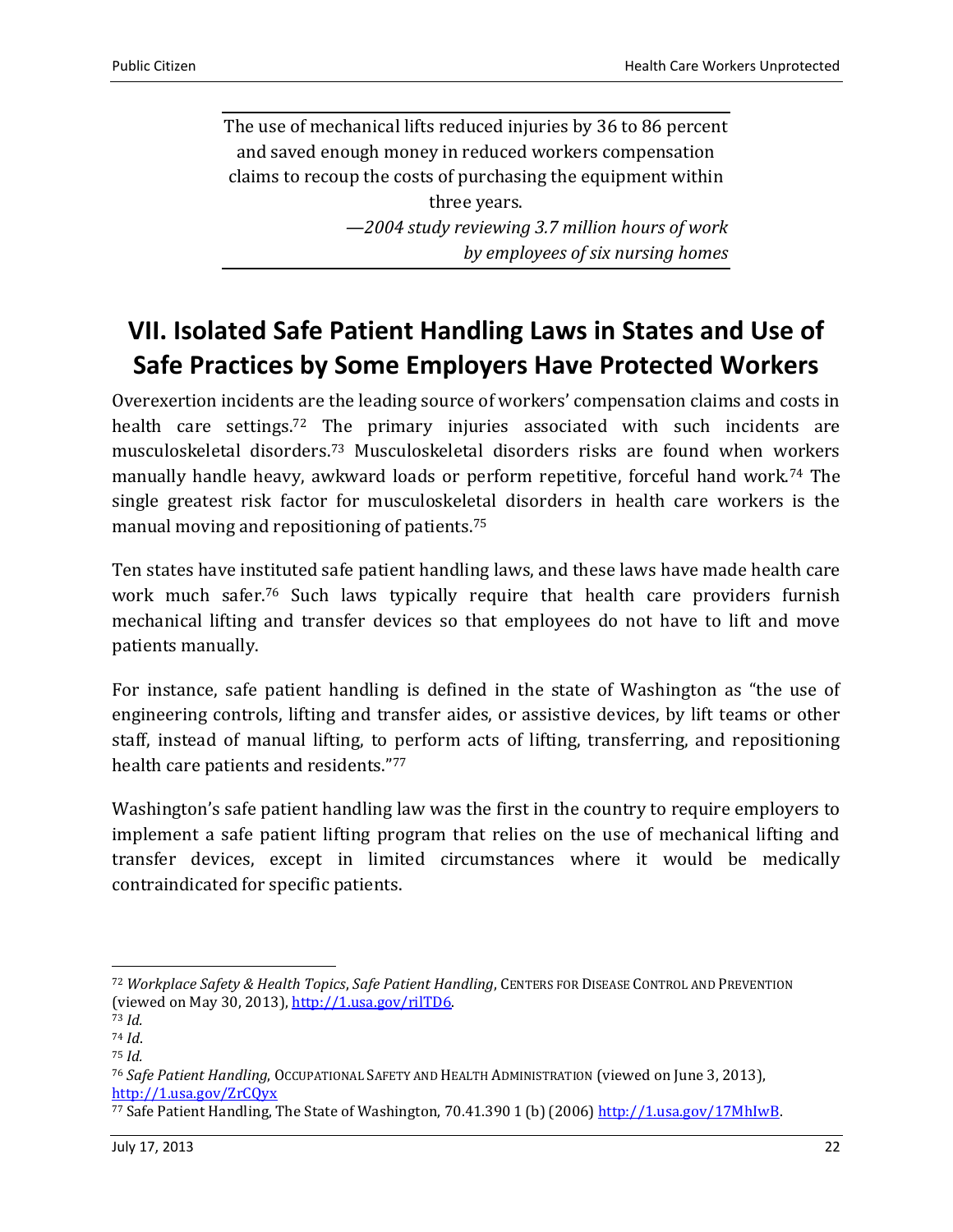The law has dramatically reduced injuries, according to the available data. Washington health care employers in 2003 reported 1,030 injuries due to overexertion, a term for injuries that are caused by ergonomic stressors. Washington's safe patient handling law was implemented in 2006. Only 630 injuries due to overexertion of Washington health care employees were reported in 2010.<sup>78</sup>

Maryland passed a safe patient handling law in 2007. It also has yielded positive results. In 2003, Maryland health care employers reported 960 injuries due to overexertion. In 2010, three years after the Maryland law took effect, only 240 injuries due to overexertion were reported. 79

These states likely have realized enormous savings due to their safety rules. A study published in 2004 that examined injury rates and costs in six nursing homes over a six-year period (covering 3.7 million hours worked for the employees studied) found that the use of mechanical lifts to move patients reduced injuries by 36 to 86 percent, depending on the category of activity. Just the amount of money saved by reduced workers' compensation claims recouped the cost of installing the mechanical lifting equipment in three years.<sup>80</sup>

Other states to implement safe patient handling laws include Texas and New York (2005); Ohio and Rhode Island (2006); Minnesota (2007); New Jersey (2008); Illinois (2010); and California (2011). 81

It is often said that states make fine laboratories. But they are not empowered to enact comprehensive solutions. In the area of safe patient handling, the states have given OSHA all it needs to conclude that solutions exist to a well-documented problem. It is time for OSHA to take the next step.

 $\overline{\phantom{0}}$ 

<sup>78</sup> *Number of Nonfatal Occupational Injuries and Illnesses Involving Days Away From Work by Selected Worker and Case Characteristics and Industry*, State of Washington, Private Industry, 2003-2010. Searchable function available at[: http://www.bls.gov/iif/data.htm.](http://www.bls.gov/iif/data.htm)

<sup>79</sup> *Number of Nonfatal Occupational Injuries and Illnesses Involving Days Away From Work by Selected Worker and Case Characteristics and Industry*, Maryland, private industry, 2003-2010. Search function available at: [http://www.bls.gov/iif/data.htm.](http://www.bls.gov/iif/data.htm) 

<sup>80</sup> James W. Collins, L Wolf, J Bell, B Evanoff, *An Evaluation of a 'Best Practices' Musculoskeletal Injury Prevention Program in Nursing Homes*, 10 INJURY PREVENTION 206 (2004), [http://1.usa.gov/15Ua7bp.](http://1.usa.gov/15Ua7bp) <sup>81</sup> *Safe Patient Handling*, OCCUPATIONAL SAFETY AND HEALTH ADMINISTRATION (viewed on June 3, 2013), [http://1.usa.gov/ZrCQyx.](http://1.usa.gov/ZrCQyx)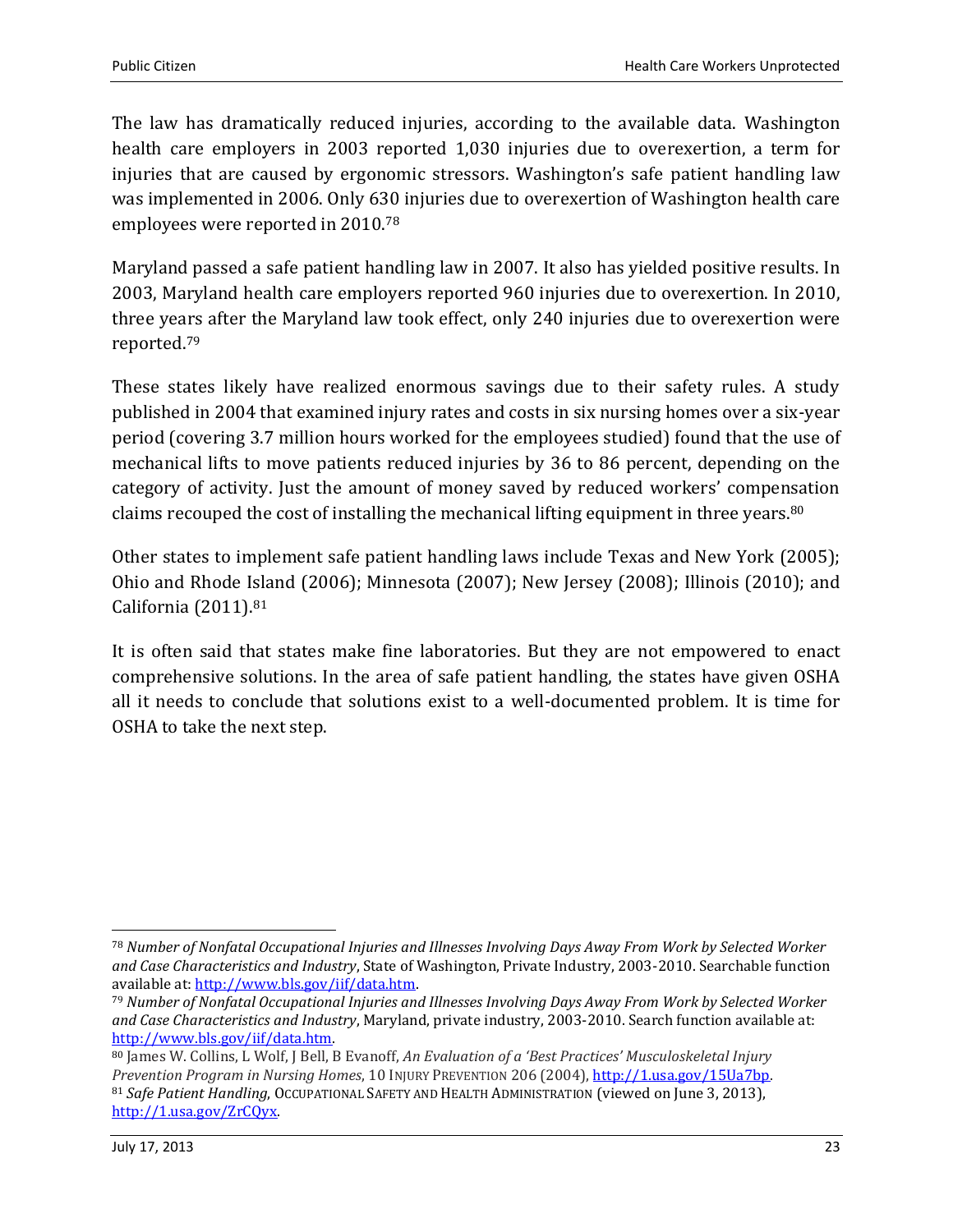## **VIII. Recommendations for New Regulations**

### Safe Patient Handling

<span id="page-23-0"></span>OSHA should promulgate a safe patient handling standard to address ergonomic stressors and musculoskeletal disorders. The standard should:

- Require the use of engineering controls, lifting and transfer aides, or assistive devices, operated by lift teams, to perform acts of lifting, transferring, and repositioning health care patients and residents;
- Require the use of mechanical lifting devices even in cases in which lifting is conducted by teams, as opposed to individuals;
- Cover all shifts and units in all areas of health care, including hospitals and nursing home facilities.

### Workplace Violence

Additionally, OSHA should promulgate a standard to address the hazardous situations of workplace violence. The workplace violence standard should:

- Require employers to create a policy of zero tolerance for workplace violence, verbal and nonverbal threats;
- Require workplace policies that encourage employees to promptly report incidents and suggest ways to reduce or eliminate risks;
- **Provide protections to employees to deter employers from retaliating against those** who report workplace-violence incidents; and
- Require employers to develop a comprehensive plan for maintaining security in the workplace.

### Bloodborne Pathogens

OSHA should amend the current bloodborne pathogens standard to ensure that:

- Employers' logs of injuries caused by sharp devices are comprehensive and are carefully reviewed by management and workers to assess potential hazards;
- Employers' purchases of needles and other sharp objects encompass the best available technology within practical limits; and
- Employees are consulted in the purchase of needles and other sharp objects and their advice is fully considered in purchasing decisions.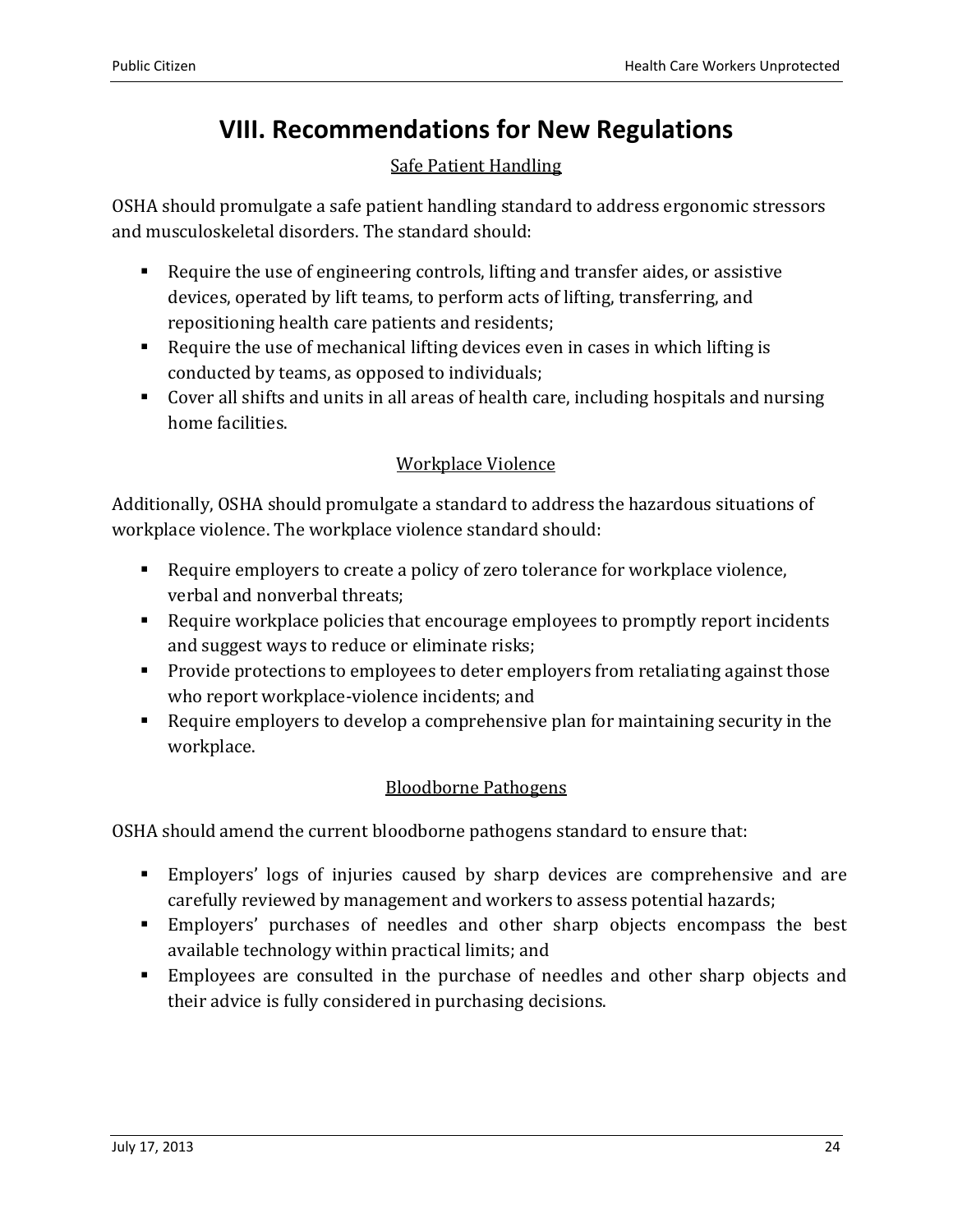# **IX. Conclusion**

<span id="page-24-0"></span>OSHA needs to expend more effort to ensure that the workers in health care facilities are adequately protected.

Such efforts should include dramatically increasing its number of inspections of health care facilities and developing standards to protect against recognized hazards, particularly in the areas of repetitive motion injuries, workplace violence and injuries caused by sharp objects.

Until such standards can be implemented, OSHA should vastly expand its use of the general duty clause to cite health care facilities for hazards that are not documented in existing rules.

To address the needs of health care workers and the industry, additional funding will be required. OSHA's budget is minuscule in comparison to the size of its mandate. OSHA's budget for fiscal year 2012 was just \$535 million to oversee 7 million employers, and fulfill other functions.<sup>82</sup>

The health care industry has grown rapidly due to baby boomers reaching retirement age, technological innovations and other factors, and it is going to continue to expand steadily. The government's deficit in protecting health care workers will continue to grow in coming years unless it takes aggressive action.

 $\overline{\phantom{0}}$ 

<sup>82</sup> *Commonly Used Statistics*, OCCUPATIONAL SAFETY AND HEALTH ADMINISTRATION[, http://1.usa.gov/wygBx6](http://1.usa.gov/wygBx6) (viewed on July 9, 2013).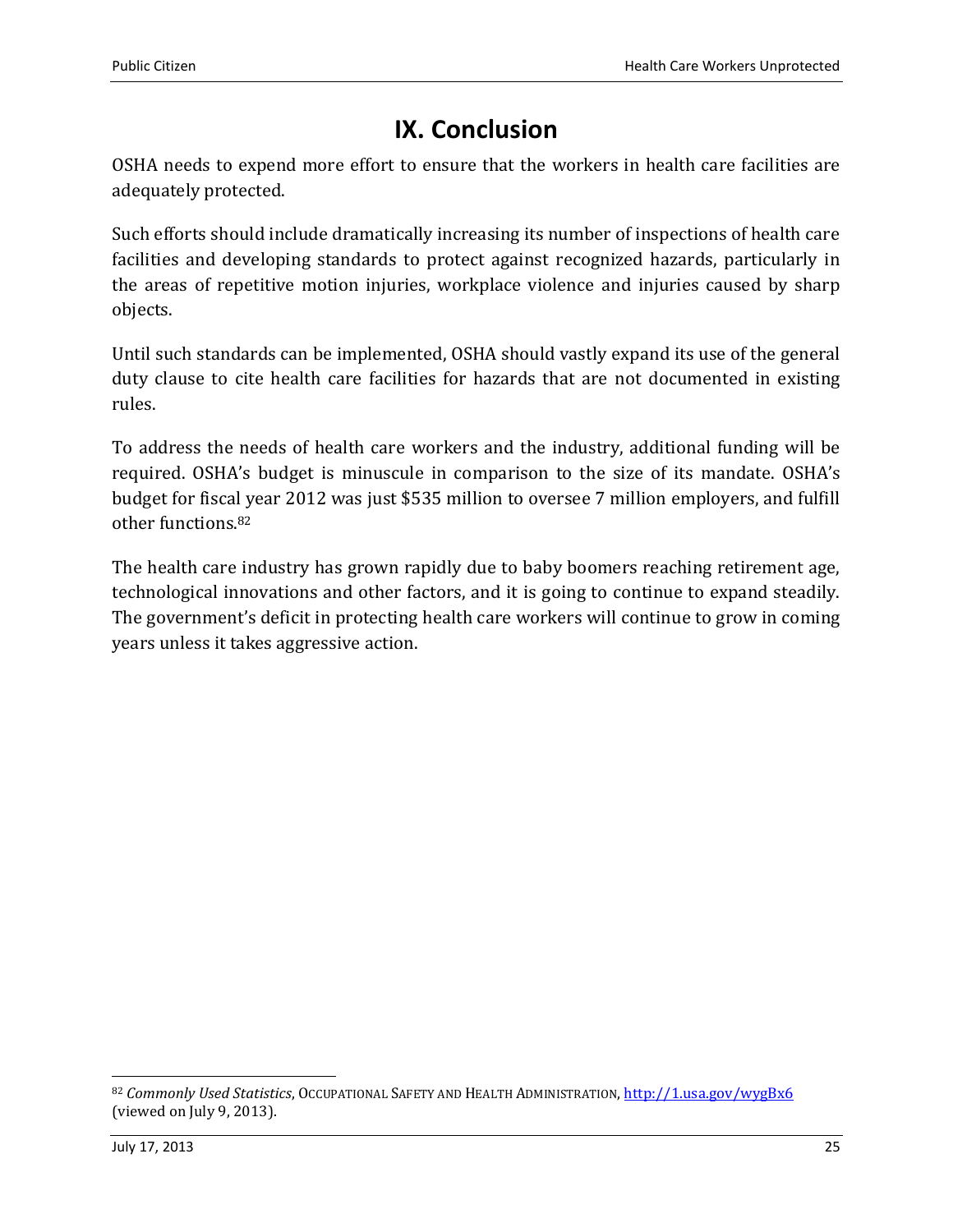### <span id="page-25-0"></span>**Appendix: OSHA's Responses to Public Citizen's Questions**

Public Citizen submitted questions to the office of Assistant Secretary of Labor for OSHA David Michaels. The questions and the agency's answers, which were provided to Public Citizen on June 10, 2013, are printed here.

### **Could we have a statement for the record on why there are so few ergonomic citations in a program that was purportedly largely intended for the purpose of reducing violations from ergonomic stressors?**

The nursing home National Emphasis Program (NEP) was initiated to address several hazards. The initiative expresses a focus on exposure to bloodborne pathogens, tuberculosis, workplace violence, slips/trips/falls, and ergonomic stressors.

With regard to the number of citations issued for ergonomic hazards, it is important to note that the Agency does not have a standard for ergonomics and therefore must demonstrate that an employer failed to comply with Section 5(a)(1) of the Occupational Safety and Health Act of 1970, also known as the General Duty Clause…This clause from the OSH Act is utilized to cite serious hazards where no specific OSHA standard exists to address the hazard, as is the case with ergonomic stressors. When OSHA elects to use the General Duty Clause to issue a citation (because no specific standard is violated) the agency must meet a high evidentiary burden.

In addition, citations are not the only tools OSHA has at its disposal. In many cases where OSHA identities hazards relating to ergonomic risk factors, but believes the conditions do not meet the evidentiary threshold required to cite under the general duty clause, OSHA has issued Hazard Alert Letters (HALs) to those employers. Since the NEP was initiated, we have issued more than 55 such HALs outlining ergonomic hazards and providing employers examples of feasible abatement methods they can implement to help prevent ergonomic related injuries to workers in nursing and residential care settings.

### **More broadly, why didn't the NEP also involve hospitals? Aren't hospital workers also highly susceptible to musculoskeletal injuries?**

We agree that hospitals have also reported high injury rates. Indeed, OSHA has major concerns about workplace safety in the health care industry. As mentioned in the previous response, the Agency initiated the NEP to address several hazards (not just one) in nursing and residential facilities, a sector of healthcare with an overall [Days Away, Restricted, Transferred, or DART] rate approximately two-and-a-half times the rate for all private sector industries. It should also be noted that the Agency has been promoting the issue of musculoskeletal disorders in nursing homes since issuing our "Guidelines for Nursing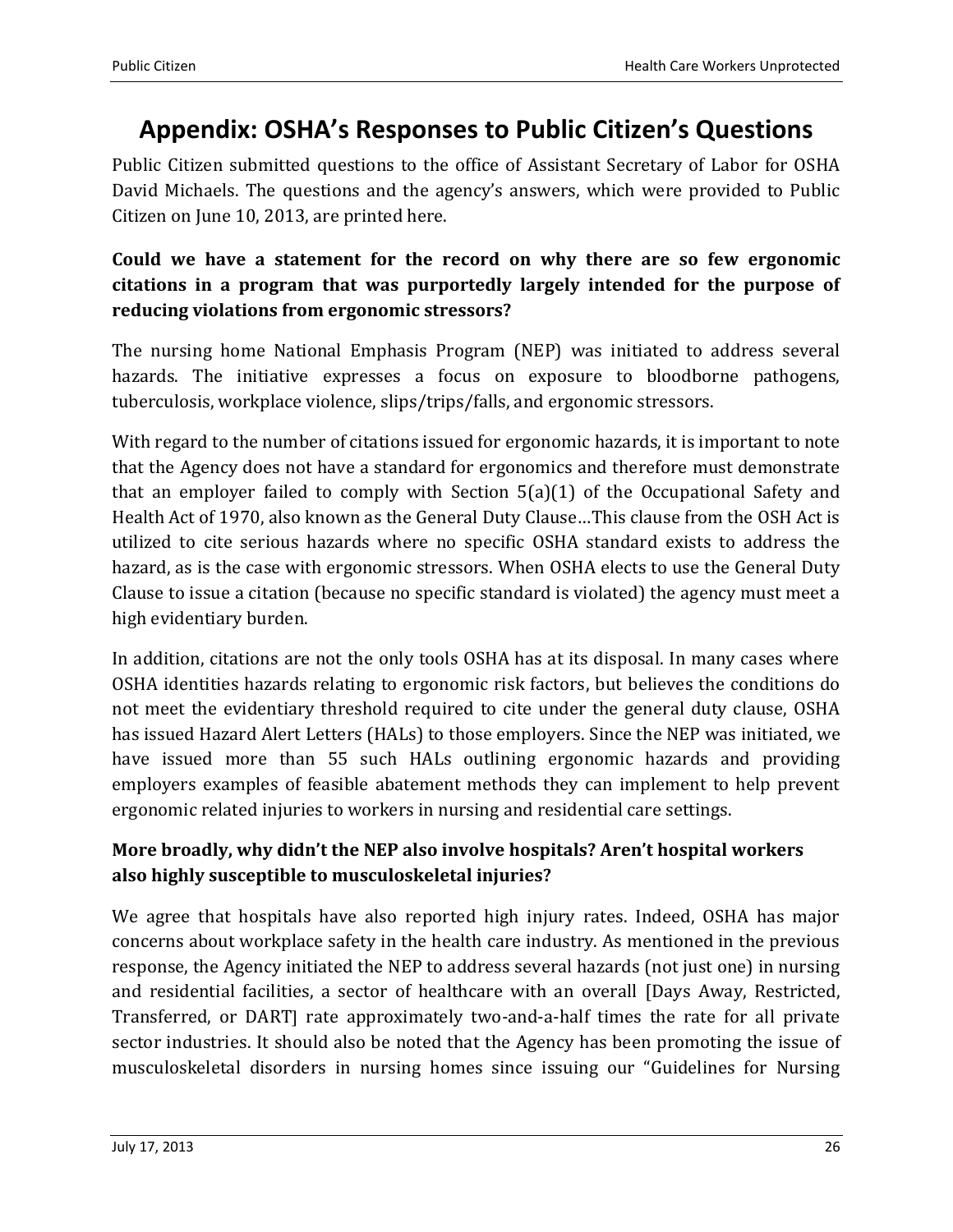Homes: Ergonomics for the Prevention of Musculoskeletal Disorders" in 2003 (revised March 2009).

In response, OSHA has begun a series of ground-breaking initiatives, using outreach and education, along with enforcement, to encourage employers in hospital and health care facilities to reduce hazards. For example, Assistant Secretary for OSHA David Michaels launched an OSHA initiative to work with hospitals and nursing homes to recognize the close link between patient safety and worker safety. Dr. Michaels is a member of the roundtable on Joy and Meaning in Work and Workforce Safety of the Lucian Leape Institute at the National Patient Safety Foundation (NPSF)—which issued a recent report asserting that patient wellbeing is closely tied to the safety and health of the workers who care for them.<sup>83</sup> Its report calls upon health care organizations to initiate broad organizational changes to reduce physical and psychological harm to healthcare workers.

Last month, Dr. Michaels carried this important message of improving worker safety—and the link between improving patient and worker safety—to a plenary session at the 2013 NPSF Congress in New Orleans. And, in November, Dr. Michaels led OSHA's very successful and well-attended health care stakeholder meeting at the University of Texas in Arlington to highlight what leading hospitals are doing to address worker health and safety, and how the industry can better collaborate in the region.

OSHA also has an Alliance with the Joint Commission (the organization that accredits hospitals and many other health care facilities) focusing on protecting health care employees' health and safety, particularly in reducing and preventing exposure to biological and airborne hazards in health care and addressing emergency preparedness, ergonomics, and workplace violence issues. We have also worked with the Joint Commission on the link between improving patient and worker safety. In collaboration with our sister agency NIOSH, the Joint Commission just issued an important monograph, "Improving Patient and Worker Safety: Opportunities for Synergy, Collaboration and Innovation."<sup>84</sup> Most recently, OSHA worked with the Joint Commission to publish an article in its Environment of Care newsletter underscoring the importance of the OSHA 300 log as a tool to help employers find and fix hazards to protect workers.<sup>85</sup>

In another very significant initiative to improve worker safety in hospitals, OSHA is currently working in collaboration with the Centers for Medicare and Medicaid Services' (CMS) Partnership for Patients, a cooperative program created and funded under President

 $\overline{a}$ 

<sup>83</sup> THROUGH THE EYES OF THE WORKFORCE CREATING JOY, MEANING, AND SAFER HEALTH CARE, LUCIAN LEAPE INSTITUTE (2013), [http://bit.ly/YJFLSH.](http://bit.ly/YJFLSH)

<sup>84</sup> IMPROVING PATIENT AND WORKER SAFETY: OPPORTUNITIES FOR SYNERGY, COLLABORATION AND INNOVATION, JOINT COMMISSION (Nov. 19, 2012)[, http://bit.ly/RRp2Nt.](http://bit.ly/RRp2Nt)

<sup>85</sup> *Health Care Joint Commission Article Calls OSHA 300 'A Log to Live By'*, OSHA QUICK TAKES (Oct. 1, 2012), [http://1.usa.gov/179fkMV.](http://1.usa.gov/179fkMV)